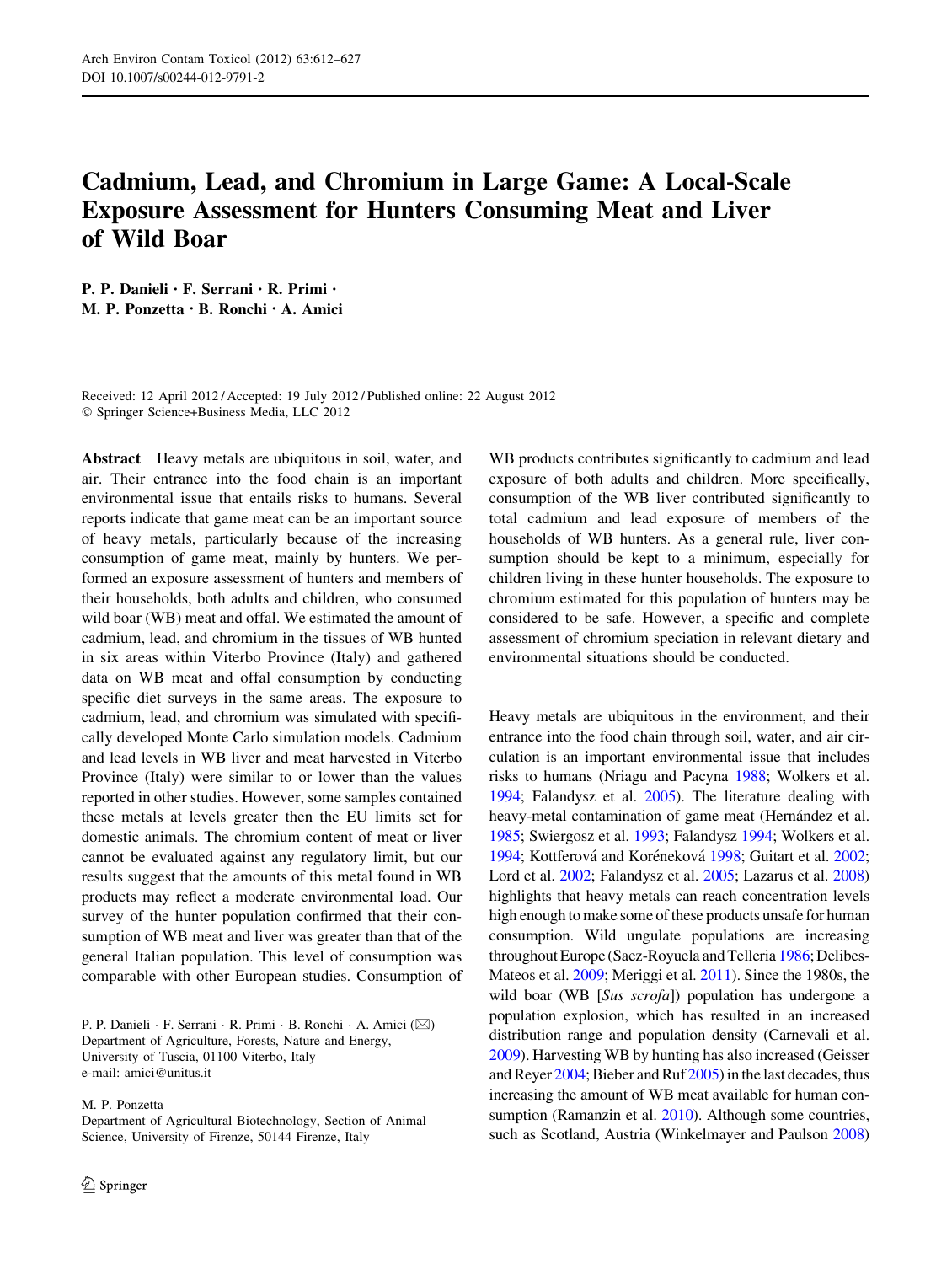and Spain (Morales et al. [2011\)](#page-14-0), have an established game meat market, the majority of this meat is consumed in the home in other European countries. In Italy, game meat is not subjected to the food safety controls outlined in Regulation (EC) 853/2004 (European Parliament [2004](#page-13-0)) because most of it is consumed in domestic settings or is supplied in small amounts directly and untraceably to the final consumers and local retailers. Moreover, no specific concentration limits for toxic elements (e.g., lead and cadmium) in game meat have been defined; those limits listed in Regulation (EC) 1881/2006 are specific to the meat and offal of farm animals only (European Commission [2006](#page-13-0)). Nonetheless, it is important to measure the toxic-metal exposure of those populations likely to be exposed whether through work or other settings. Hunters and their families are particularly likely to be at risk (Burger [2002;](#page-13-0) Vahteristo et al. [2003](#page-15-0); Lazarus et al. [2008](#page-14-0)) because the concentrations of metals in wild animals may vary consider-ably from location to location (Kålås et al. [1995;](#page-14-0) Petersson-Grawé et al. [1997](#page-14-0); Wlostowski et al. [2006](#page-15-0); Bilandzic et al. [2009;](#page-13-0) Bilandžić et al. [2010](#page-13-0)). Local-scale exposure studies are thus appropriate for game meat that is consumed mainly within the harvesting area. Risk-assessment studies indicate that health risks related to heavy-metal exposure are greater for hunter populations than for the general populace. For instance, Morales et al. ([2011](#page-14-0)) recently found that Spanish hunters may be exposed to lead at levels of  $>224\%$  of the provisional tolerable weekly intake (PTWI) established by the Food and Agriculture Organization/World Heath Organization (Food and Agriculture Organization/World Health Organization [2000\)](#page-13-0). This value is in addition to the amount already taken in by way of other food items, such as drinking water and air (European Food Safety Authority [EFSA] [2010](#page-13-0)). Lead contamination of food is of major importance to humans, and considerable attention has been focused recently on lead toxicity in children (Hornung et al. [2009](#page-14-0); European Food Safety Authority [2010\)](#page-13-0). In fact, there is evidence that cognitive development is affected when children $\langle 2 \rangle$  years of age are exposed to lead (Chen et al. [2005](#page-13-0); Lanphear et al. [2005](#page-14-0)). Cadmium has become recognized as a worldwide public health hazard because of its persistence in the environment and its extended biological half-life (Vahter et al. [1996](#page-15-0)). Similar to other heavy metals, high dietary cadmium intake may cause functional disturbances. These effects are especially serious in children because they adsorb metals more efficiently than adults and are, for biological and developmental reasons, particularly sensitive (de Burbure et al. [2006](#page-13-0)). A recent study concluded that some European consumers are exposed to cadmium at rates exceeding the PTWI of 7 µg kg<sup>-1</sup> body weight (bw) week<sup>-1</sup> (Nasreddine and Parent-Massin [2002\)](#page-14-0). Consequently, there is a clear need for the continued monitoring of cadmium in food and in the environment, particularly for at-risk populations (Coni et al. [1992](#page-13-0)). Chromium naturally occurs in two stable oxidative states:  $Cr<sup>VI</sup>$  and  $Cr<sup>III</sup>$ . Since the late 1940s,  $Cr<sup>VI</sup>$  has been recognized as highly toxic (Machle and Gregorius [1948\)](#page-14-0), and it was subsequently designated as a Group 1 carcinogenic substance for humans by the International Agency for Research on Cancer (WHO–IARC [1990\)](#page-15-0). Conversely,  $Cr^{III}$  is thought to be an essential trace element for mammals because it is apparently involved in glucose and lipid metabolism. However, elucidating its function at a molecular level has proved to be problematic (Vincent [2000](#page-15-0)). The Food and Nutrition Board of the Institute of Medicine (IOM [1989\)](#page-14-0) tentatively identified the estimated safe and adequate dietary intake (ESSADDI) for adults of chromium to be 50–200 µg Cr/d. However, updated more recent evaluation of the adequate intake (AI) has been performed (Institute of Medicine [2001](#page-14-0)), and a range from 11  $\mu$ g Cr/d for children (1–3 years old) to 35  $\mu$ g Cr/d for men (19–50 years old) has been proposed. Although no specific upper limit (UL) has been established as yet, the potential for adverse effects resulting from high chromium intake cannot be excluded (Institute of Medicine [2001](#page-14-0)). Furthermore, the classification of hexavalent chromium as a known human carcinogen raises concerns regarding the carcinogenic potential of trivalent chromium (United States Environmental Protection Agency [USEPA] [1998\)](#page-15-0). For these reasons, the study presented here had the following aims: (1) to estimate the amount of cadmium, lead, and chromium in tissues of WBs hunted in six hunting areas within the Viterbo Province (Italy); and (2) to perform an exposure assessment for hunters and their household members, both adults and children, using a specific survey to estimate WB meat consumption.

### Materials and Methods

# Study Area

The study area encompassed six WB game-management districts within the administrative boundaries of the Viterbo Province (Lazio Region, Central Italy). The landscape is highly fragmented and consists of a large proportion of cultivated fields interspersed with woodland and scrubland. The ''A. Volta'' electric power plant (southwest area) and some authorized landfills are located within the province, but all are located outside of the six hunting districts. The area is crossed by the Fiora and Paglia rivers, which originate in Monte Amiata, where cinnabar mines and geothermal phenomena are present.

## Sampling

The study included 54 WBs shot by hunters during the 2005-to-2006 hunting season (from November 1, 2005, until the end of January 2006). The hunters used the technique of dog-drive hunting. The carcasses of the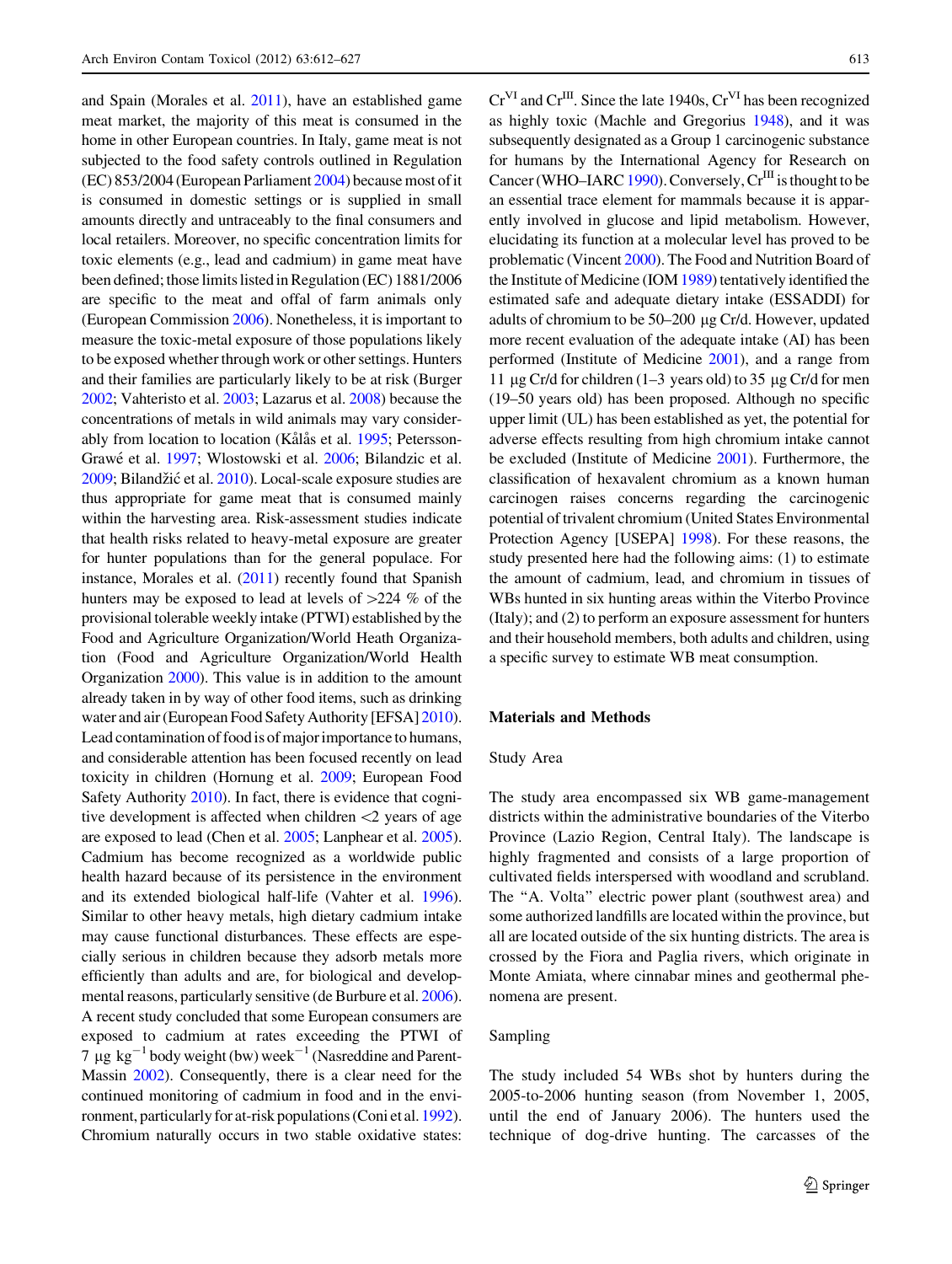animals, ranging from 2 to 5 years of age, were randomly selected from each area using a preplanned schedule based on the results of the previous 2 years of hunting. Thus, the sampling may be considered to be representative of WB meat and offal entering the human food chain. Sample selection was performed within sex, and 27 male and 27 were sampled. Meat and offal samples were collected, individually packed in polyethylene bags, and transferred to the laboratory in refrigerated bags. During sampling operations, special care was taken to avoid tissues near the bullet pathway; all tissue samples were taken from  $>40$  cm away from areas of bullet damage. The tissue samples were frozen and stored at  $-20$  °C until analysis.

#### Sample Preparation and Elemental Analysis

Finely ground samples  $(0.5-0.6 \text{ g})$  were dispersed in  $HNO<sub>3</sub>$ (65 %, trace-analysis grade; Sigma, Italy) or  $HNO<sub>3</sub>$  plus  $H_2O_2$  (30 %, trace-analysis grade; Sigma, Italy) and submitted to optimized microwave (MW) digestion cycles (Table 1) using a MLS 1200 MW laboratory system (Milestone S.r.l., Italy). At the end of mineralization, the samples were quantitatively recovered in polyethylene tubes and diluted to 10 ml with ultrapure water (specific conductibility  $0.055 \mu S/cm$ ) (Sartorius Stedim, Italy). Samples were diluted to appropriate concentrations with 1.0  $\%$  (v/v) ultrapure  $HNO<sub>3</sub>$  before analysis. The analyses of cadmium, lead, and chromium were performed using a Varian SpectrAA 30 atomic absorption spectrophotometer equipped with a Zeeman graphite furnace (Varian Inc., USA). Chemical (or matrix) interferences were minimized by the use of platform atomization techniques with the aid of appropriate matrix modifiers. For cadmium 1.0 % (w/v)  $NH_4H_2PO_4$  was used, and 1.0 % (v/v)  $H_3PO_4$  was used for lead. No modifier was added for the chromium analysis. Five calibration standards of cadmium  $(1.56-25.00 \text{ µg/ml})$ , lead  $(3.13-50.00 \text{ µg/ml})$ , and chromium  $(0.79-12.50 \text{ µg/ml})$  were prepared by diluting certified standard solutions  $(1.000 \pm 0.002 \text{ g l}^{-1})$ (Merck, Germany) with 1.0 % (v/v) ultrapure  $HNO<sub>3</sub>$  solution. A certified reference material (bovine liver, BCR 185R; Community Bureau of References, Belgium) was treated in the same way as the WB samples as method control. Percent

Table 1 MW digestion conditions optimised for WB meat and offal

| Matrix | Sample amount<br>$(g)^a$ | Reagents<br>(ml)     | MW cycles<br>(min/W) |
|--------|--------------------------|----------------------|----------------------|
| Meat   | $0.600 \pm 0.002$        | HNO <sub>3</sub> (2) | 1/600                |
|        |                          |                      | 5/300                |
| Offal  | $0.500 \pm 0.002$        | HNO <sub>3</sub> (2) | 5/300                |
|        |                          | $H_2O_2(1)$          | 0.5/0                |
|        |                          |                      | 5/600                |
|        |                          |                      |                      |

<sup>a</sup> Tolerance refers to the precision of the analytical balance used

recoveries (Rec %) for cadmium, lead, and chromium were calculated using the values obtained from the certified values as references. Reusable materials, such as glassware and MW liners, were soaked overnight in a mixture of HCl/  $HNO<sub>3</sub>$  (3:1 v/v; prepared daily) before each use. The purity of the reagents and the water, as well as the cleanliness of the laboratory materials, was monitored by inclusion of a reagent laboratory blank in each MW mineralization cycle (EPA [1991](#page-15-0)). The concentrations of all elements analyzed were expressed as wet weights (ww [mg  $kg^{-1}$ ]) and were calculated as follows:

$$
[E1]_{\text{sample}} = \frac{(ABS_{\lambda} - Int_{cc}) \times DF \times V_{\text{min}}}{Slope_{cc} \times W_{\text{sample}}},
$$

where [El]<sub>sample</sub> is the element concentration in the tissue sample;  $\text{ABS}_\lambda$  is the absorbance recorded at 228.8 nm for cadmium 283.3 nm for lead and 357.9 nm for chromium; Int<sub>cc</sub> (in AU) and Slope<sub>cc</sub> (in ml mg<sup>-1</sup>) are, respectively, the intercept and the slope of the calibration curve developed for each element; DF is the applied dilution factor;  $V_{\text{min}}$  is the final volume of the mineralized samples (ml); and Wsample is the sample weight in grams. Limits of detection (LODs) and quantification (LOQs) were also determined for each element from six separate trials of each metal. These values were determined by following the DIN no. 2345 procedure (DIN 1994). The results were as follows: LOD =  $0.003$  mg kg<sup>-1</sup>, LOQ =  $0.009$  mg kg<sup>-1</sup>, and Rec % (mean  $\pm$  SD) = 87.1  $\pm$  0.6 for cadmium;  $\text{LOD} = 0.010 \text{ mg kg}^{-1}$ ,  $\text{LOQ} = 0.030 \text{ mg kg}^{-1}$ , and Rec  $% = 94.1 \pm 1.8$  for lead; and LOD = 0.012 mg kg<sup>-1</sup>, LOQ = 0.037 mg kg<sup>-1</sup>, and Rec % = 91.1 ± 2.4 for chromium. The data presented in this study were not corrected for recoveries. Because nondetected data constituted far less than 80 % of the whole data set for each metal (see "[Results](#page-4-0)"), the following procedures were adopted for the calculation of dietary exposure (WHO [1995b\)](#page-15-0): The values of all data points falling below than the LOD were set to LOD/2, whereas those data points falling between the LOD and LOQ were numerically reported.

#### Metal-Exposure Estimation

Weekly exposure estimations for cadmium, lead, and chromium were calculated using the heavy-metal content of meat and offal and meat and/or offal consumption rates. To obtain the latter information, questionnaires were administered to people who hunted in the areas where the WB samples were collected. In total, 118 respondents were assisted by trained personnel in completing the questionnaire, which was designed to obtain the following information: (1) total annual WB meat in the hunter's bag; (2) total amount of WB meat given to people associated with the hunter's family (friends, neighbors, etc.); (3) number of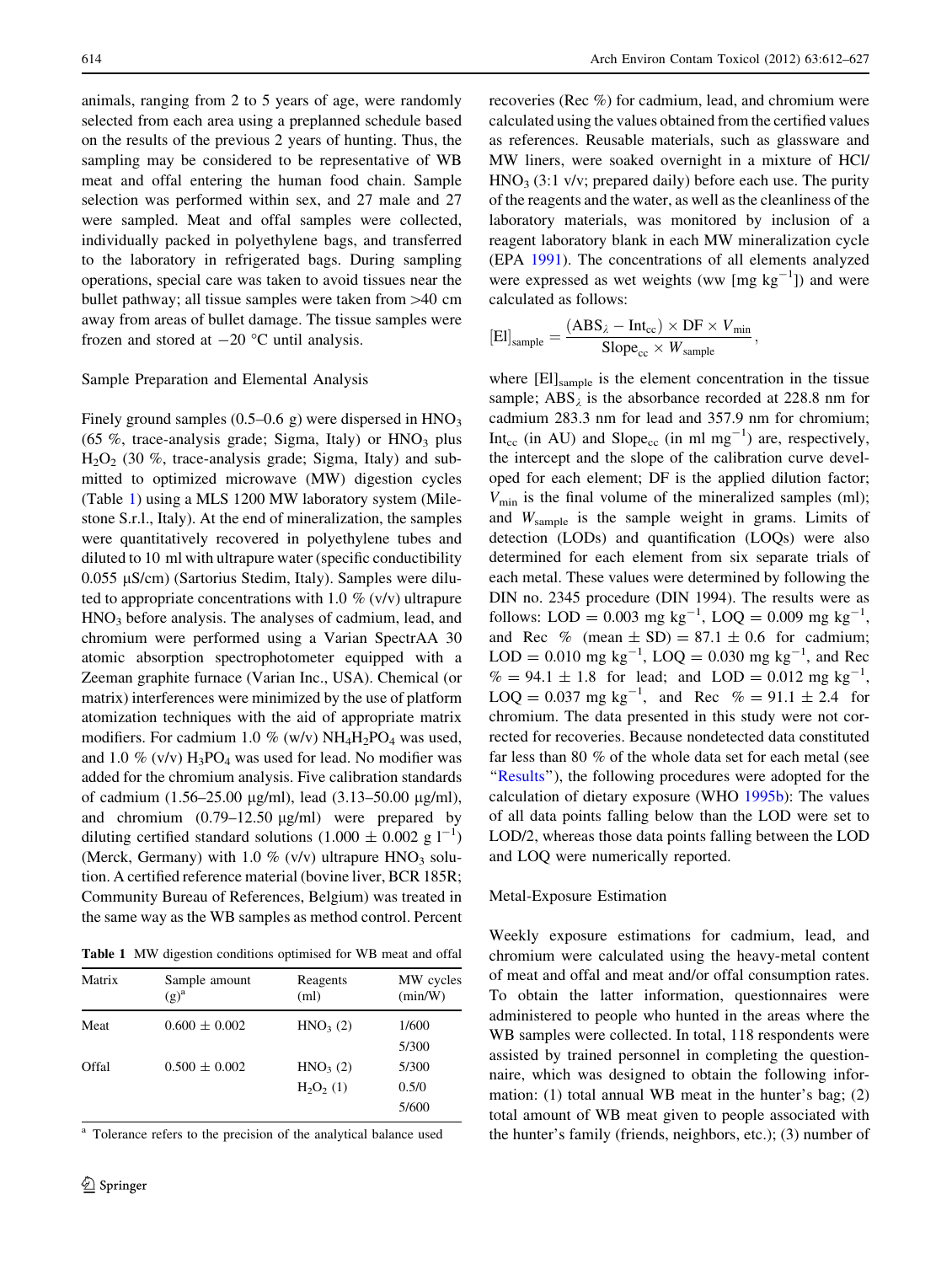<span id="page-3-0"></span>household members, including children  $(\leq 15 \text{ years old})$ consuming WB meat and offal; and (4) weekly frequency of WB product consumption. No data were collected about the consumption of other types of meat. According to the completed questionnaires, liver was the only WB organ that was consumed. Some questionnaires that included incomplete or inconsistent information were discarded. The percentage of retained questionnaires was 90.7 % of the total number of questionnaires administered. Data were obtained for 262 people, including 107 hunters and 155 household members. Consumption rates were estimated by determining the WB hunter's annual bag minus the amount given to others and taking into account weekly consumption frequency and number of household members. According to Vahteristo et al. ([2003](#page-15-0)), we assumed that consumption by children  $\left($  <15 years old) was equal to half the amount of WB meat/liver per meal consumed by adults. Among adults, the amounts of WB products consumed per meal were equal for both men and women. The bonelessto-boned meat ratio was estimated to be 0.72, a value calculated from the answers of 40 hunters to questions about boned meat used in food preparation (annual basis) and the amount of meat used per meal. This value is in line with the boneless meat yield reported in the literature (Skewes et al. [2008](#page-14-0)). Descriptive statistics were used to estimate the amount of WB used in household food preparation. A Monte Carlo simulation model (MCSM) (Metropolis and Ulam [1949](#page-14-0)) was used to estimate total cadmium, lead, and chromium exposure of hunters and cohabiting relatives using data on meat and liver consumption as in the following equation:

$$
WMI = N_m \times C_m + P_1 \times N_1 \times C_1 \tag{1}
$$

where WMI is the weekly metal intake from WB meat and liver consumption;  $N<sub>m</sub>$  is the weekly amount of consumed WB meat;  $C_m$  is the concentration of each different metal (cadmium, lead, or chromium) found in the WB meat samples;  $P_1$  is the conditional probability that a person consuming WB meat also consumes liver (the ratio of people eating liver to all of the respondents  $= 98$  of 262);  $N_1$  is the weekly amount of WB liver consumed; and  $C_1$  is the trace element concentration found in the liver. This approach takes into account the variability and shape of the input data distributions that influence metal exposure among WB hunters/eaters resulting in exposure profiles rather than mere point estimates (Vahteristo et al. [2003](#page-15-0)). The MCSM was constructed using the object-oriented programming software Stella 8.0 (HPS, NH) for Microsoft Windows. Simulation of the WMI was performed 96,000 iterations as follows: 32,000 iterations, the highest number allowed by the program, were repeated three times. On the basis of the model described in Eq. 1, two other models

were developed to separately estimate the exposure for adults (Eq. 2) and children  $(\leq 15$  years old) (Eq. 3):

$$
WMI_a = N_{am} \times C_m + P_{al} \times N_{al} \times C_l \tag{2}
$$

$$
WMI_c = N_{cm} \times C_m + P_{cl} \times N_{cl} \times C_l, \qquad (3)
$$

where  $P_{al}$  (80 of 221) and  $P_{cl}$  (18 of 41) represent the conditional probabilities of consumption of both WB liver and meat for adults and children, respectively. For each model, the individual contributions of meat and liver to total heavy-metal ingestion were investigated separately.

Treatment of Input Data and Statistical Procedures

Data on weekly meat and liver consumption, as well as metal concentrations, were tested for normality using Shapiro–Wilks W test (Shapiro et al. [1968\)](#page-14-0). The data did not follow the normal distribution. When possible, the variables were log-transformed to achieve a normal distribution (Tables [2,](#page-4-0) [3](#page-5-0)), whereas in the remaining cases, the data were merged into frequency classes (Tables [2](#page-4-0), [3\)](#page-5-0). For the normalized, log-transformed variables, the probability density function was determined as follows:

$$
X = \frac{1}{x\sqrt{2\pi\sigma^2}}e^{-\frac{(\ln x - \mu)^2}{2\sigma^2}},
$$

where x is the untransformed variable; and  $\mu$  and  $\sigma$  are the mean and the SD of the variable, respectively. Because all of the WB consumers were potentially exposed to each contaminated sample, variable distributions (Tables [2](#page-4-0), [3\)](#page-5-0) were used to generate input contamination and consumption data for the estimation of the WB consumers' weekly metal exposure by the MCSMs developed according to the equations described previously (see Eqs. 1 through 3). To determine the accuracy of the simulations, the consumption and concentration data generated by the MCSMs were compared with the original data using Kolmogorov– Smirnov and Chi-square tests (Siegel and Castellan [1988](#page-14-0)). Autocorrelation for the WMI output data were thoroughly checked using the procedure of Box and Jenkins (Box and Jenkins [1976](#page-13-0)). Autocorrelation coefficients  $(r_k)$  were calculated for *lag values*  $(k)$  between 1 and 999 (the limit imposed by the software). The presence of ''white noise'' was assessed by examining the autocorrelations at various k values using the Ljung–Box Q statistic (Ljung and Box [1978](#page-14-0)). Descriptive statistics were used to study weekly metal-intake data (WMI, WMI<sub>a</sub>, and WMI<sub>c</sub>). The data distribution profiles were studied, and differences in WMI values between consumer categories (e.g., meat eaters vs. meat and liver eaters) were assessed for significance by Mann–Whitney U test (Siegel and Castellan [1988\)](#page-14-0) using a significance level of  $p < 0.05$ . The aforementioned statistics were performed using Statistica 7.0 (StatSoft, Tulsa,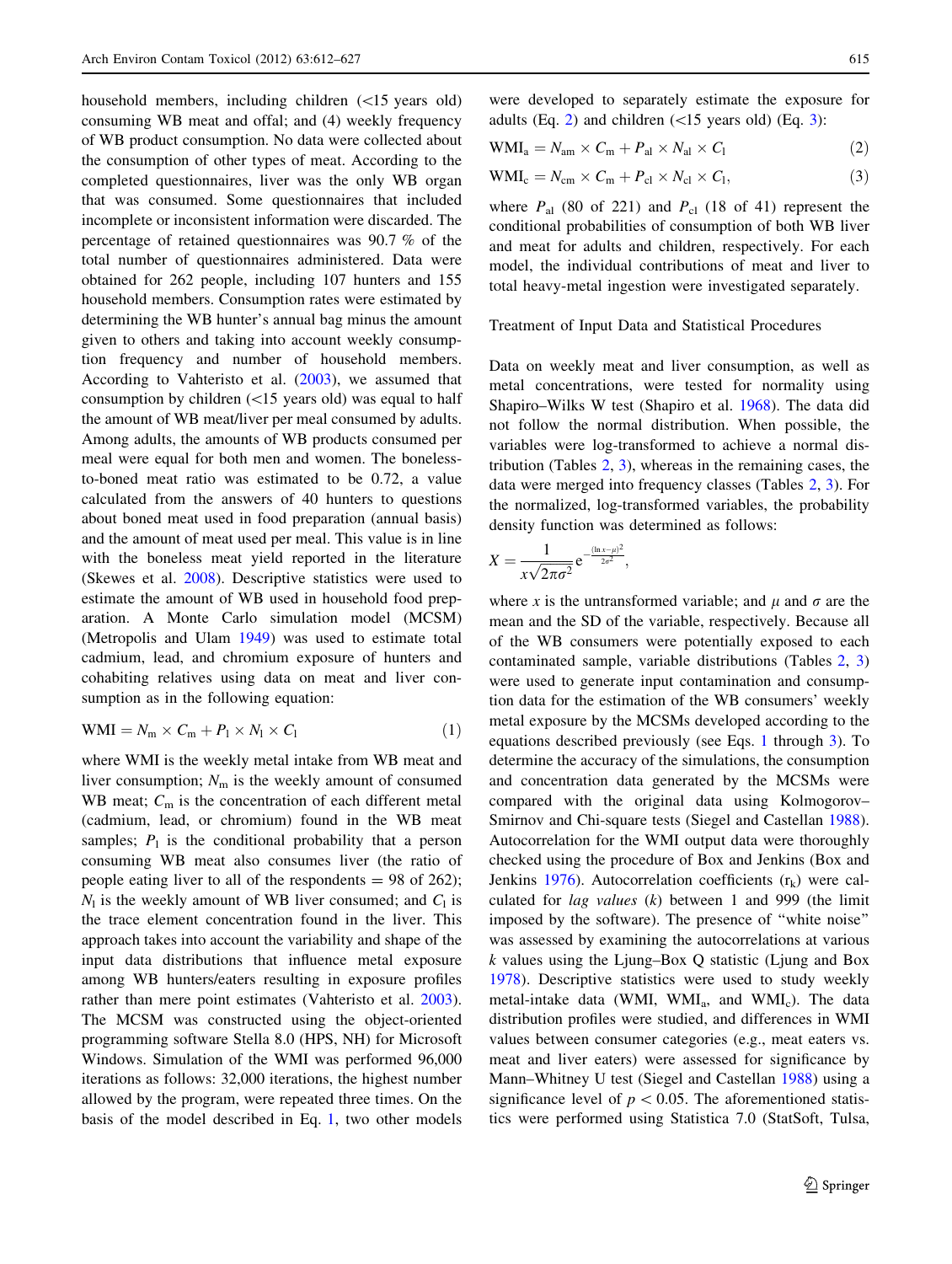<span id="page-4-0"></span>OK). The uncertainty of the estimated exposures (European Food Safety Authority [2006](#page-13-0)) was taken into account by performing bootstrap statistics (Efron and Tibshirani [1986\)](#page-13-0). Nonparametric bootstrapping was performed by randomly drawing 10,000 samples in each of the simulation sets obtained according to Eqs. [1](#page-3-0) through [3](#page-3-0). The boundaries of the 95 % confidential interval (CI) were then calculated for the mean, SD, median, and 5th and 95th percentiles. The statistical software package SPSS Statistics (release 20.0.0; IBM, NY) was used for these computations.

## Results

Concentration of Cadmium, Lead and Chromium in Wild Boar Meat and Liver

Because the only WB offal consumed was liver, data distributions and statistics are presented only for liver and meat (Table 2). Overall, left-censorship in the analytical data set was virtually absent. A low left-censored rate was recorded ( $\leq$ 5 %, data not shown) only for chromium in WB liver. With the exception of data regarding chromium levels in WB meat, all metal-concentration data were adequately fitted by log-normal distributions (Kolmogorov–Smirnov and Chisquare tests,  $p > 0.1$ ). For cadmium, the median values found in meat and in liver were similar, with slight differences at the 95th percentiles (0.131 vs. 0.188 mg kg<sup>-1</sup> ww). Half of the WB meat and liver samples had lead concentrations  $\leq 0.119$  and 0.323 mg kg<sup>-1</sup> ww, respectively. Median values for chromium in WB liver were slightly greater  $(0.125 \text{ mg kg}^{-1} \text{ ww})$  than in meat  $(0.112 \text{ mg kg}^{-1} \text{ww})$ ,

with a proportionally wider scattered distribution, especially to the right (e.g., the 95th percentiles were 0.370 and 0.283 mg  $kg^{-1}$  ww for the liver and the meat, respectively).

Consumption of Locally Hunted Wild Boar Products

Virtually all of the respondents (98 %) declared that they regularly consume WB meat and liver throughout the year. The survey results included estimates for WB product consumption for 221 adults and 41 children, of whom 80 and 18 consumed both WB meat and liver, respectively. The data distributions were right-skewed (Table [3](#page-5-0)), and a log-normal distribution fitted the meat-consumption data well (Kolmogorov–Smirnov and Chi-square tests,  $p > 0.1$ ). The liver-consumption data were not distributed according to any of the most common distributions (normal, lognormal, gamma, Chi-square). Therefore, discrete distribution was adopted for the MCSM simulations (Table [3](#page-5-0)). Overall, compared with the median values of meat consumption, liver consumption was low, although consumption was high for the 95th percentiles, particularly for adults.

### Cadmium-Exposure Estimation

The MCMS for cadmium exposure (Eq. [1](#page-3-0)) allowed us to estimate the cadmium exposure of hunters and their families resulting from the consumption of WB meat and liver. The distribution of the simulated exposure for all groups of WB consumers (Fig. [1a](#page-5-0)) was strongly right-tailed with a low median value (7.4  $\mu$ g Cd week<sup>-1</sup> person<sup>-1</sup> [CI = 0.1  $\mu$ g Cd week<sup> $-1$ </sup> person<sup> $-1$ </sup>]) compared with the 95th percentile, which was equal to 23 µg Cd week<sup>-1</sup> person<sup>-1</sup> (CI = 0.4 µg Cd

Table 2 Distributions and statistics for cadmium, lead, and chromium concentrations (mg  $kg^{-1}$ ww) found in WB meat and offal (liver) Contamination Symbol Type of Probability of the state of the state of the state of the state of the state of the state of the state of the state of the state of the state of the state of the state of the state of the state of the state of the state of  $\overline{\mathbf{M}}$  $\overline{M}$   $\overline{M}$   $\overline{M}$   $\overline{M}$   $\overline{M}$   $\overline{M}$   $\overline{M}$   $\overline{M}$   $\overline{M}$   $\overline{M}$   $\overline{M}$   $\overline{M}$   $\overline{M}$   $\overline{M}$   $\overline{M}$   $\overline{M}$   $\overline{M}$   $\overline{M}$   $\overline{M}$   $\overline{M}$   $\overline{M}$   $\overline{M}$   $\overline{M}$   $\overline{M}$   $\overline{$ 

| Contamination<br>category | Symbol          | Type of<br>distribution | Probability<br>density function                                       | Mean  | Geometric<br>mean | Median | -SD   | 5th–95th percentile<br>(range)       |
|---------------------------|-----------------|-------------------------|-----------------------------------------------------------------------|-------|-------------------|--------|-------|--------------------------------------|
| Cd in meat                | Cd <sub>m</sub> | Log-normal              | $X = 0.9506 \cdot x^{-1}$ .<br>$e^{-0.0881 \cdot (\ln x + 2.6535)^2}$ | 0.078 | 0.070             | 0.066  | 0.049 | $0.040 - 0.131$<br>$(0.031 - 0.381)$ |
| Cd in liver               | Cd <sub>1</sub> | Log-normal              | $X = 0.8129 \cdot x^{-1}$<br>$e^{-0.1205 \cdot (\ln x + 2.7005)^2}$   | 0.084 | 0.067             | 0.067  | 0.061 | $0.018 - 0.188$<br>$(0.008 - 0.380)$ |
| Pb in meat                | $Pb_m$          | Log-normal              | $X = 1.9600 \cdot x^{-1}$ .<br>$e^{-0.0207 \cdot (\ln x + 2.1103)^2}$ | 0.124 | 0.121             | 0.119  | 0.028 | $0.090 - 0.173$<br>$(0.080 - 0.226)$ |
| Pb in liver               | $Pb_1$          | Log-normal              | $X = 1.8640 \cdot x^{-1}$<br>$e^{-0.0229 \cdot (\ln x + 1.1338)^2}$   | 0.329 | 0.322             | 0.323  | 0.072 | $0.231 - 0.472$<br>$(0.179 - 0.564)$ |
| Cr in meat                | $Cr_m$          | Discrete                | Discrete <sup>a</sup>                                                 | 0.133 | 0.123             | 0.112  | 0.082 | $0.089 - 0.283$<br>$(0.069 - 0.692)$ |
| Cr in liver               | Cr <sub>1</sub> | Log-normal              | $X = 0.5068 \cdot x^{-1}$ .<br>$e^{-0.3100 \cdot (\ln x + 2.1859)^2}$ | 0.146 | 0.112             | 0.125  | 0.110 | $0.042 - 0.370$<br>$(LOD = 0.626)$   |

Distributions were used to generate input contamination data of WB products for the estimation of hunters' metal exposure by MCSMs

<sup>a</sup> Fourteen equally spaced frequency classes with upper limits ranging from 0.05 to 0.70 mg kg<sup>-1</sup> ww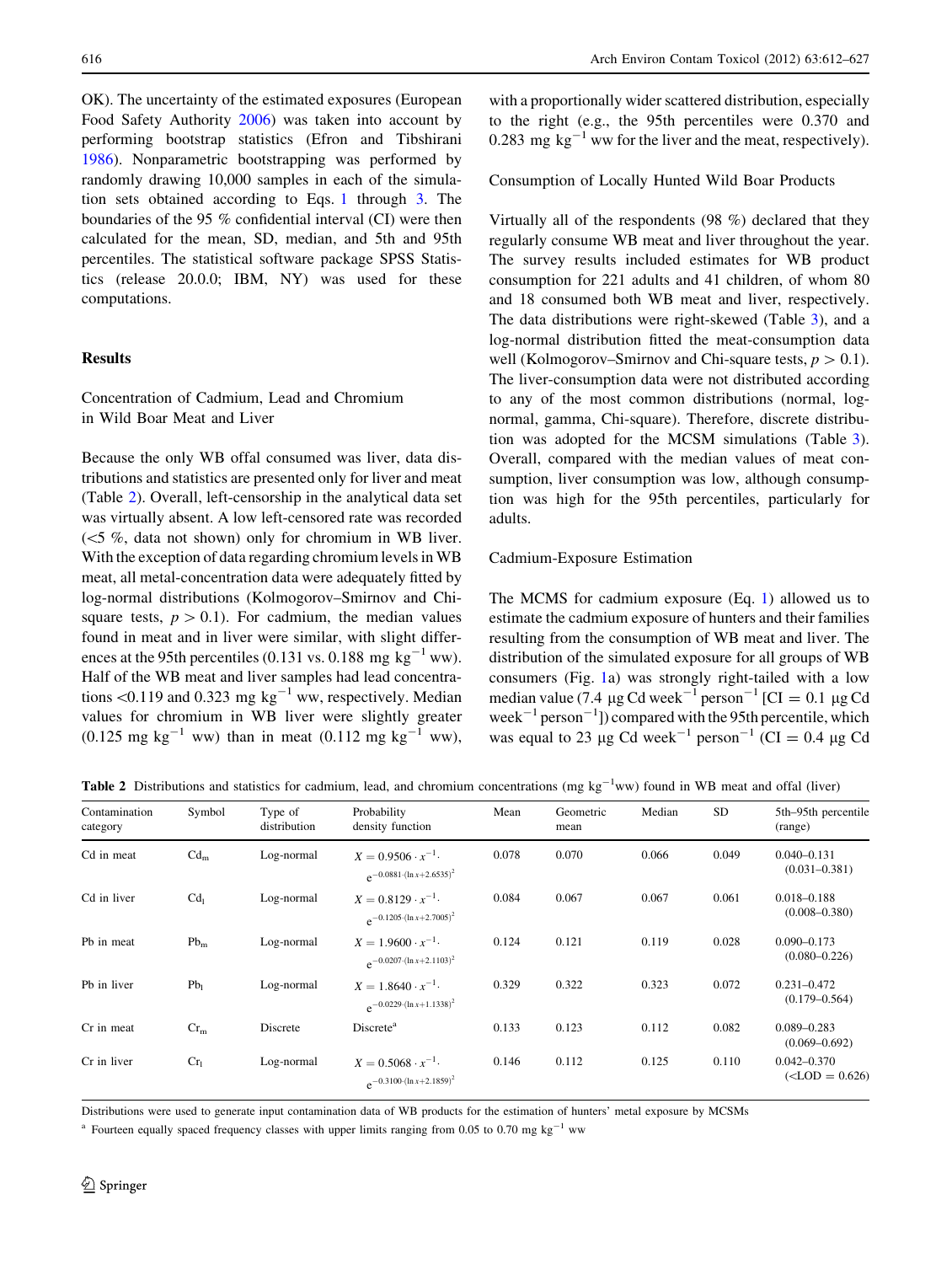| Consumption<br>category | Symbol       | Type of<br>distribution | Probability density function                                             | Mean  | Geometric<br>mean        | Median           | <b>SD</b> | 5th–95th percentile<br>(range) |
|-------------------------|--------------|-------------------------|--------------------------------------------------------------------------|-------|--------------------------|------------------|-----------|--------------------------------|
| Meat (all)              | $N_{m}$      | Log-normal              | $X = 0.7400 \cdot x^{-1} \cdot e^{-0.1454 \cdot (\ln x + 4.4359)^2}$     | - 113 | 84                       | 92               | 112       | $28 - 278$ (14 $-831$ )        |
| Meat adults<br>only     | $N_{\rm am}$ | Log-normal              | $X = 0.8228 \cdot x^{-1} \cdot e^{-0.1176 \cdot (\ln x + 4.4545)^2}$ 123 |       | 94                       | 92               | 117       | $35 - 323$ $(28 - 831)$        |
| Meat children<br>only   | $N_{\rm cm}$ | Log-normal              | $X = 1.2209 \cdot x^{-1} \cdot e^{-0.0534 \cdot (\ln x + 3.7364)^2}$     | 49    | 42                       | 35               | 29        | $20 - 92(14 - 138)$            |
| Liver (all)             | $N_1$        | Discrete                | Discrete <sup>a</sup>                                                    | 38    | $\overline{\phantom{0}}$ | 13               | 59        | $0-192(0-385)$                 |
| Liver adults<br>only    | $N_{al}$     | Discrete                | Discrete <sup>a</sup>                                                    | 45    | $\overline{\phantom{a}}$ | 19               | 63        | $0-192(0-385)$                 |
| Liver children<br>only  | $N_{cl}$     | Discrete                | Discrete <sup>b</sup>                                                    | 10    | $\qquad \qquad$          | $\boldsymbol{0}$ | 15        | $0-55(0-55)$                   |

<span id="page-5-0"></span>**Table 3** Distributions and statistics of consumed amounts ( $\mu$ g week<sup>-1</sup> person<sup>-1</sup>) of WB meat and offal (liver)

Distributions were used to generate input consumption data for the estimation of hunters' metal exposure by MCSMs

<sup>a</sup> Eight equally spaced frequency classes with upper limits ranging from 50 to 400 g week<sup>-1</sup> person<sup>-1</sup>

 $<sup>b</sup>$  Three equally spaced frequency classes with upper limits ranging from 20 to 60 g week<sup>-1</sup> person<sup>-1</sup></sup>



Fig. 1 Cadmium exposure estimation profile ( $\mu$ g week<sup>-1</sup> person<sup>-1</sup>) for hunters and cohabiting relatives due to meat and liver consumption (a) and separately due to only meat (b) and only liver

consumption (c). Straight and dotted vertical lines represent the median and the 95th percentile, respectively

week<sup>-1</sup> person<sup>-1</sup>). The 5th to 95th percentile range (20.8  $\mu$ g Cd week<sup>-1</sup> person<sup>-1</sup>) was a function of the variability of exposure due to meat consumption (5th to 95th range of 16.3  $\mu$ g Cd week<sup>-1</sup> person<sup>-1</sup>) (Fig. 1b), for which the maximum of the simulated metal intake has been recorded to be 113.1  $\mu$ g Cd week<sup>-1</sup> person<sup>-1</sup>. The median value of cadmium exposure from liver consumption was 10.4  $\mu$ g week<sup>-1</sup> person<sup>-1</sup> (CI = 0.2  $\mu$ g Cd week<sup>-1</sup> person<sup>-1</sup>), with the 95th percentile consuming >27  $\mu$ g week<sup>-1</sup>  $person^{-1}$  (Fig. 1c). Cadmium exposures of adults and children eating the meat and liver of hunted WB were estimated according to Eqs. [2](#page-3-0) and [3](#page-3-0), respectively (CIs are reported in brackets) (Table [4\)](#page-6-0). The median value for adult cadmium exposure was 8.2  $\mu$ g week<sup>-1</sup> person<sup>-1</sup>, whereas the 95th percentile was  $>$ 24 µg week<sup>-1</sup> person<sup>-1</sup>. Liver consumption had a rather high impact on cadmium exposure in the subgroup of adults that regularly ate this product. The contribution of liver consumption to total cadmium intake represents a nonnegligible additional exposure in addition to the

exposure resulting from WB meat consumption: The median exposure of liver-eating adults was 11.5  $\mu$ g week<sup>-1</sup> person<sup>-1</sup> (+41 %), whereas the 95th percentile increased from 24.3 to 29.4  $\mu$ g week<sup>-1</sup> person<sup>-1</sup>. Estimations of cadmium exposure due to WB-product consumption by children (Table [4\)](#page-6-0) showed a similar pattern when WB liver-eaters were compared with the entire consumer pool. However, the median levels (and the 95th percentiles) were lower than for adults: 3.6 (9.2) and 4.8 (10.8)  $\mu$ g week<sup>-1</sup> person<sup>-1</sup> for liver-eaters and the entire consumer pool, respectively.

## Lead-Exposure Estimation

Figure [3a](#page-7-0) shows the simulated lead exposure distribution for the entire population studied. As was the case for cadmium, the lead exposure profile is skewed widely to the right, with median and mean values equal to 10.3  $\mu$ g week<sup>-1</sup> person<sup>-1</sup>  $(CI = 0.2 \mu g$  Pb week<sup>-1</sup> person<sup>-1</sup>) and 12.1  $\mu g$  week<sup>-1</sup> person<sup>-1</sup> (CI = 0.2 µg Pb week<sup>-1</sup> person<sup>-1</sup>), respectively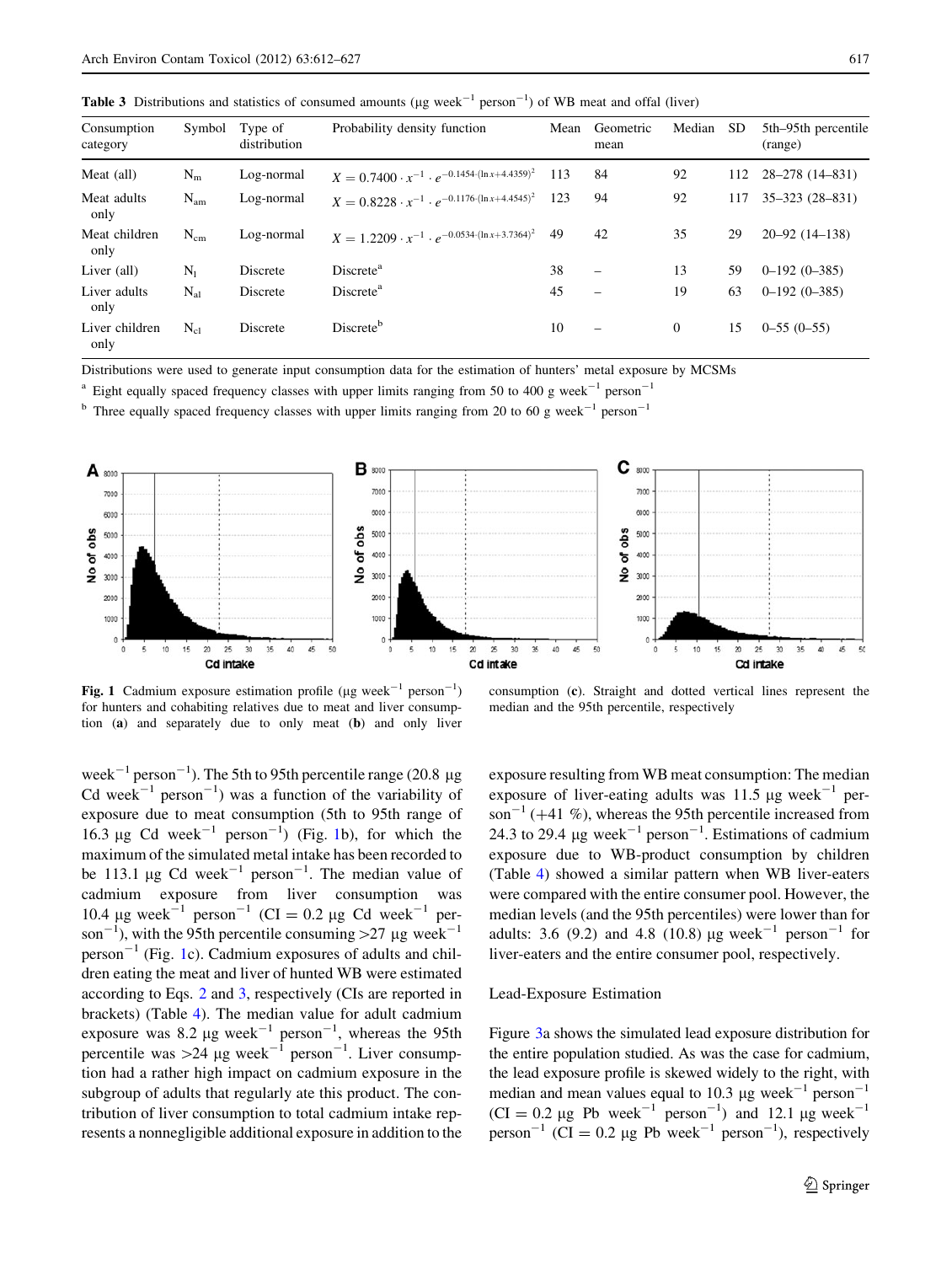| Consumption category | Mean                    | SD.                     | Median                  | 5th percentile          | 95th percentile   | Minimum-maximum |
|----------------------|-------------------------|-------------------------|-------------------------|-------------------------|-------------------|-----------------|
| Adults               |                         |                         |                         |                         |                   |                 |
| All                  | $10.1$ [10.1; 10.2]     | $7.4$ [7.3; 7.5]        | $8.2$ [8.1; 8.2]        | $2.6$ [ $2.6$ ; $2.7$ ] | 24.3 [24.1; 25.5] | $0.6 - 107.2$   |
| Meat                 | $8.2$ [8.1; 8.2]        | $5.9$ [5.8; 6.0]        | $6.6$ [6.6; 6.7]        | $2.3$ [ $2.3$ ; $2.3$ ] | 19.0 [18.9; 19.2] | $0.6 - 107.2$   |
| $Meat + Liver$       | 13.5 [13.4; 13.6]       | $8.4$ [ $8.2$ ; $8.5$ ] | $11.5$ [11.4; 11.6]     | 4.3 $[4.2; 4.3]$        | 29.4 [29.0; 29.8] | $0.8 - 101.9$   |
| Children             |                         |                         |                         |                         |                   |                 |
| All                  | 4.2 $[4.2; 4.3]$        | $2.9$ [ $2.5$ ; $2.6$ ] | $3.6$ [ $3.6$ ; $3.7$ ] | $1.4$ [1.4; 1.4]        | $9.2$ [9.1; 9.3]  | $0.3 - 42.5$    |
| Meat                 | $3.4$ [ $3.4$ ; $3.4$ ] | $1.9$ [1.9; 2.0]        | $3.0$ [2.9; 2.9]        | $1.2$ [1.2; 1.3]        | $7.1$ [7.0; 7.2]  | $0.3 - 31.1$    |
| $Meat + Liver$       | 5.4 [5.3; 5.4]          | $2.9$ [ $2.8$ ; $2.9$ ] | 4.8 $[4.7; 4.8]$        | $2.0$ [1.9; $2.0$ ]     | 10.8 [10.7; 10.9] | $0.5 - 42.5$    |
|                      |                         |                         |                         |                         |                   |                 |

<span id="page-6-0"></span>**Table 4** Cadmium exposure estimations ( $\mu$ g week<sup>-1</sup> person<sup>-1</sup>) for adults and children<sup>a</sup>

<sup>a</sup> For both the age categories, cadmium intake was simulated for all consumers (All) and those who consumed only WB meat (Meat) or WB meat and liver (Meat  $+$  Liver). Nonparametric bootstrap CI values are presented in brackets



Fig. 2 Lead exposure estimation profile ( $\mu$ g week<sup>-1</sup> person<sup>-1</sup>) for hunters and cohabiting relatives due to meat and liver consumption (a) end separately due to only meat (b) and only liver consumption

(Fig. 2a). The 95th percentile of the distribution decreases at 26.5 µg week<sup>-1</sup> person<sup>-1</sup> (CI 0.6 µg Pb week<sup>-1</sup> person<sup>-1</sup>), and the highest estimated value is 287.9  $\mu$ g week<sup>-1</sup> person<sup>-1</sup> . When comparing the relative contributions of meat and liver with the total lead exposure for the entire consumer population, it should be noted that liver consumption has a major effect because of its highly skewed distribution compared with the distribution of weekly lead exposure for respondents consuming only meat (Fig. 2b). For the distribution containing liver-eaters, the median, 95th percentile, and maximum are equal to 0, 44.13, and 269.64  $\mu$ g week<sup>-1</sup> person<sup>-1</sup>, respectively (Fig. 2c). If the people consuming only meat are compared with those who eat both meat and liver, the 50th and the 95th percentile of the WB meat consumers were exposed to  $>$ 10.2 (CI 0.2 µg Pb week<sup>-1</sup> person<sup>-1</sup>) and 26.6 µg week<sup>-1</sup> person<sup>-1</sup>(CI 0.4 µg Pb week<sup>-1</sup> person<sup>-1</sup>), respectively. Conversely, the people consuming both WB meat and liver experienced a considerably greater level of exposure, with the median and the 95th percentile values equal to 27.6  $\mu$ g week<sup>-1</sup> person<sup>-1</sup> (+269 %) (CI = 0.8  $\mu$ g Pb week<sup>-1</sup> person<sup>-1</sup>) and 75.6 µg week<sup>-1</sup> person<sup>-1</sup> (+284 %)  $\text{(CI = 0.9 }\mu\text{g Pb week}^{-1} \text{ person}^{-1})$ , respectively. For adults,

(c). Straight and dotted vertical lines represent the median and the 95th percentile, respectively

the median and the 95th percentile values were 15.4 and 61.3 µg week<sup>-1</sup> person<sup>-1</sup>, respectively (Table [5\)](#page-7-0). Adults who ate both WB meat and liver had a significantly greater lead exposure (median and 95th percentile values of 30.2 and 78.9  $\mu$ g week<sup>-1</sup> person<sup>-1</sup>, respectively) (Mann-Whitney U test  $p < 0.01$ ) than those who consumed only WB meat (Table [5\)](#page-7-0). Children had a median lead exposure of 6.6  $\mu$ g week<sup>-1</sup> person<sup>-1</sup> with the 95th percentile being equal to 20.8  $\mu$ g week<sup>-1</sup> person<sup>-1</sup> (Table [5\)](#page-7-0). As with the adults, liver consumption had a great effect (Mann–Whitney U test,  $p<0.001$ ) on lead exposure in children, increasing the median value for this consumer category (95th percentile in parentheses) from 5.1 (9.6)  $\mu$ g week<sup>-1</sup> per child eating only WB meat (data not shown) to 11.5 (24.5)  $\mu$ g week<sup>-1</sup> per child in the case of families using both WB meat and liver in food preparation.

#### Chromium-Exposure Estimation

The simulated chromium exposure distributions are summarized in Fig. [3](#page-7-0). As observed from the distribution that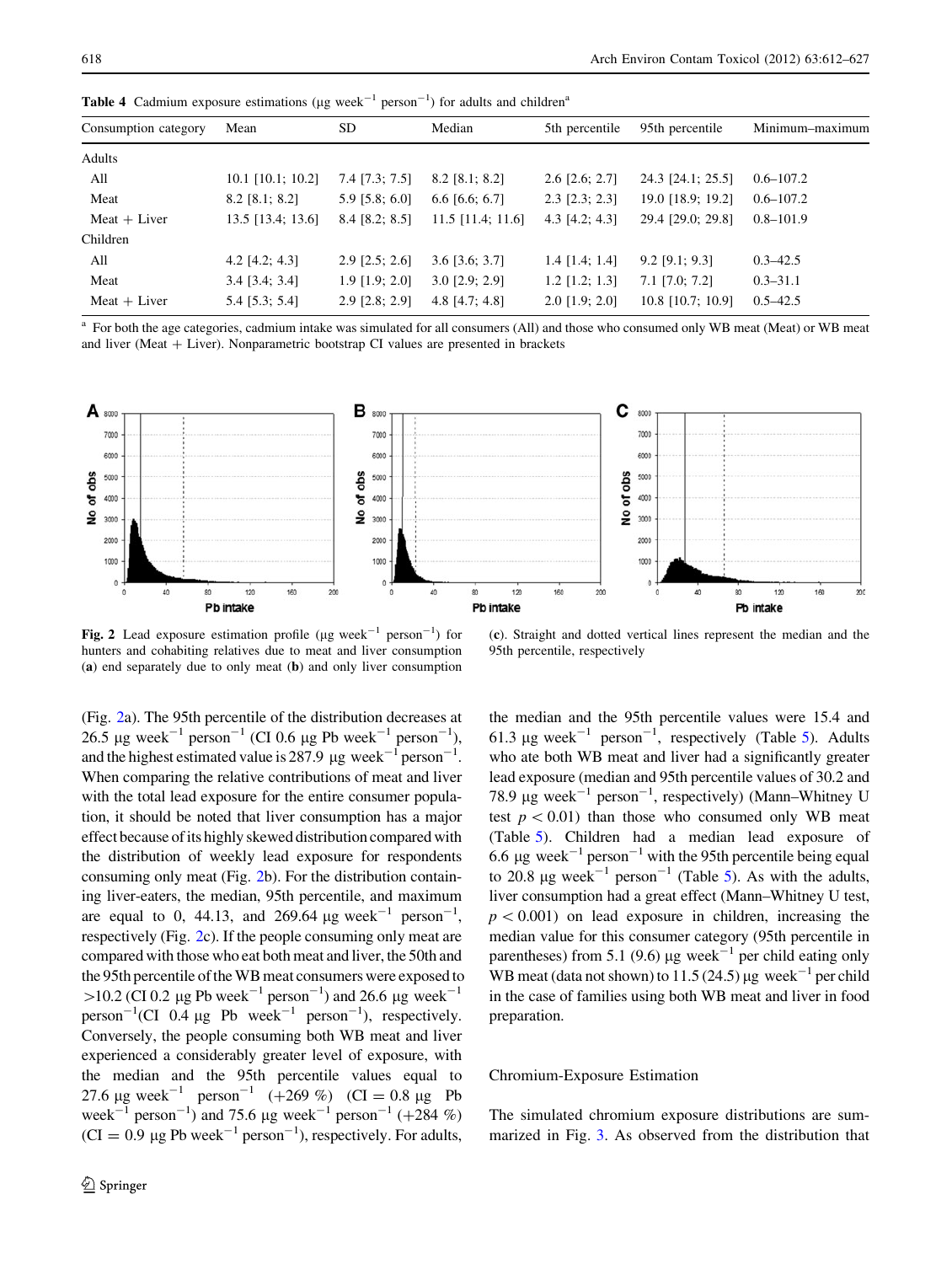<span id="page-7-0"></span>**Table 5** Lead-exposure estimations ( $\mu$ g week<sup>-1</sup> person<sup>-1</sup>) for adults and children<sup>a</sup>

| Consumption category | Mean              | <b>SD</b>         | Median              | 5th percentile          | 95th percentile   | Minimum-maximum |
|----------------------|-------------------|-------------------|---------------------|-------------------------|-------------------|-----------------|
| Adults               |                   |                   |                     |                         |                   |                 |
| All                  | 21.6 [21.5; 21.7] | 18.8 [18.5; 19.0] | $15.4$ [15.3; 15.5] | $5.4$ [5.4; 5.4]        | 61.3 [60.7; 61.8] | $1.1 - 239.7$   |
| Meat                 | $13.1$ [8.1; 8.2] | 7.4 [7.3; 7.5]    | $11.4$ [6.6; 6.7]   | $4.8$ [2.3; 2.3]        | 27.1 [18.9; 19.2] | $1.1 - 93.7$    |
| $Meat + Liver$       | 36.1 [13.4; 13.6] | 22.9 [22.5; 23.2] | 30.2 [11.4; 11.6]   | $10.9$ [4.2; 4.3]       | 78.9 [29.0; 29.8] | $2.4 - 239.7$   |
| Children             |                   |                   |                     |                         |                   |                 |
| All                  | $8.5$ [8.5; 8.5]  | $5.6$ [5.6; 5.6]  | $6.6$ [6.6; 6.7]    | $3.0$ [ $3.0$ ; $3.0$ ] | 20.8 [20.7; 21.0] | $0.8 - 50.7$    |
| Meat                 | $5.5$ [5.5; 5.5]  | $2.2$ [2.2; 2.2]  | $5.1$ [5.1; 5.1]    | $2.7$ [ $2.7$ ; $2.7$ ] | $9.6$ [9.5; 9.7]  | $0.8 - 26.0$    |
| $Meat + Liver$       | 12.6 [12.6; 12.7] | $6.2$ [6.1; 6.2]  | 11.3 [11.2; 11.3]   | $4.9$ [ $4.8$ ; $4.9$ ] | 24.5 [24.3; 24.6] | $1.7 - 50.7$    |
|                      |                   |                   |                     |                         |                   |                 |

<sup>a</sup> For both the age categories, cadmium intake was simulated for all consumers (All) and those who consumed only WB meat (Meat) or WB meat and liver (Meat  $+$  Liver). Nonparametric bootstrap CI values are presented in brackets



Fig. 3 Chromium exposure estimation profile ( $\mu$ g week<sup>-1</sup> person<sup>-1</sup>) for hunters and cohabiting relatives due to meat and liver consumption (a) and separately due to only meat (b) and only liver

consumption (c). Straight and dotted vertical lines represent the median and the 95th percentile, respectively

includes the entire consumer population (Fig.  $3a$ ), the estimated exposure distributions indicate that half of the population is exposed to levels greater than 12.5  $\mu$ g week<sup>-1</sup> person<sup>-1</sup> (CI for the median = 0.5  $\mu$ g Cr week<sup>-1</sup> person<sup>-1</sup>). In fact, the top 5 % is exposed to 44.1  $\mu$ g week<sup>-1</sup> person<sup>-1</sup> (CI for the 95th percentile = 0.7 µg Cr week<sup>-1</sup> person<sup>-1</sup>). A comparison of chromium exposure levels between those consumers eating only meat and those eating meat plus liver (Fig. 3b, c) suggests that consuming WB liver is associated with a significant increase in the overall chromium exposure: The median values for these two consumer categories were 10.0  $(CI = 0.4 \text{ µg Cr week}^{-1} \text{ person}^{-1})$  and 17.6  $\mu$ g week<sup>-1</sup> person<sup>-1</sup> ( $+76\%$  increase associated with liver consumption) (CI =  $0.5 \mu g$  Cr week<sup>-1</sup> person<sup>-1</sup>), respectively. In addition, the 95th percentile for the respondents who ate meat and liver  $(56.4 \text{ µg week}^{-1} \text{ person}^{-1}$ [CI = 0.9 µg Cr week<sup>-1</sup> person<sup>-1</sup>]) was 1.7-fold greater than for the 95th percentile of people who ate only WB meat. Analysis of the right extremes of the chromium exposure distribution indicates that regardless of their consumer categorization, a small, nonnegligible portion of the population might have been exposed to high weekly chromium doses, which range from approximately 30–60 to 330–400  $\mu$ g week<sup>-1</sup> person<sup>-1</sup>. The outcomes obtained by running the MCSM according to Eqs. [2](#page-3-0) and [3](#page-3-0) for adults and children exposed to chromium by way of WB product consumption are listed in Table [6](#page-8-0) (CIs are reported in brackets). Liver consumption had a significant (Mann– Whitney U test,  $p < 0.001$ ) effect on the weekly chromium exposure for adults eating liver plus meat compared with the exposure of adults eating only WB meat. The simulated chromium exposure for children (Table [6\)](#page-8-0) is lower than that for adults (Mann–Whitney U test,  $p < 0.001$ ). Median values (95th percentile in parentheses) for the total child population (including both meat-only and meat-plus-liver eaters) were 5.9 (17.25), 5 (12.4), and 7.7 (20.9)  $\mu$ g week<sup>-1</sup> person<sup>-1</sup>, respectively. Compared with the respondents eating only WB meat, those eating liver also were exposed to significantly greater chromium levels (median  $= +154$  %; 95th percentile  $= +169$  %; Mann– Whitney U test,  $p < 0.001$ ).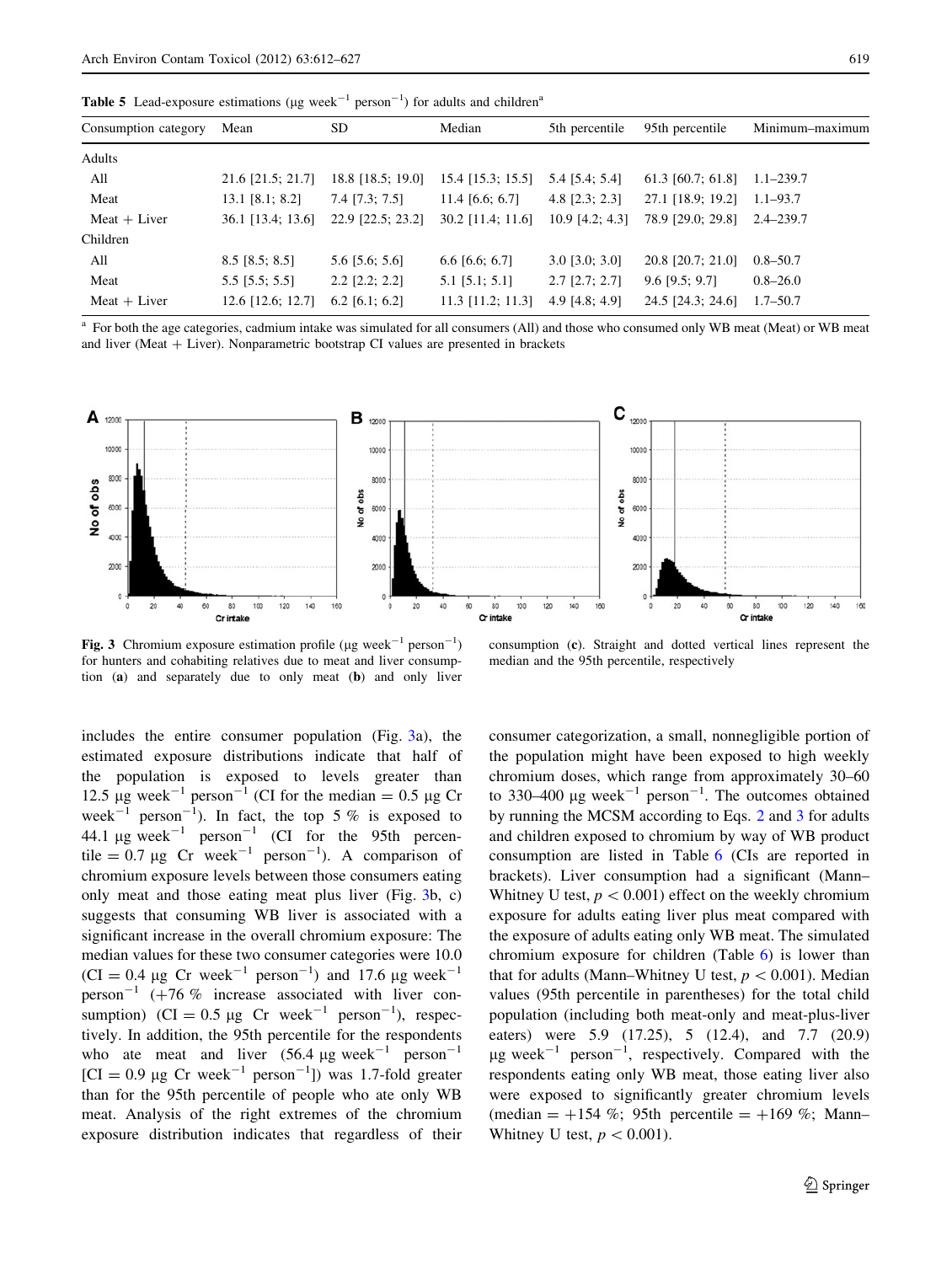<span id="page-8-0"></span>

| <b>Table 6</b> Chromium-exposure estimations ( $\mu$ g week <sup>-1</sup> person <sup>-1</sup> ) for adults and children <sup>a</sup> |  |        |                       |  |
|---------------------------------------------------------------------------------------------------------------------------------------|--|--------|-----------------------|--|
| Consumption category Mean                                                                                                             |  | Median | 5th percentile 95th n |  |

| Consumption category | Mean              | SD.                                   | Median                                             | 5th percentile          | 95th percentile               | Minimum-maximum |
|----------------------|-------------------|---------------------------------------|----------------------------------------------------|-------------------------|-------------------------------|-----------------|
| Adults               |                   |                                       |                                                    |                         |                               |                 |
| All                  | 18.2 [18.1; 18.3] | $16.6$ [16.3; 16.9]                   | $13.6$ [13.5; 13.7] 4.7 [4.7; 4.7]                 |                         | 47.0 [46.4; 47.5]             | $0.0 - 404.4$   |
| Meat                 |                   | $14.2$ [14.1; 14.3] 12.4 [12.1; 12.7] | $11.1$ [11.1; 11.2]                                | $4.2$ [4.1; 4.2]        | 33.3 [32.9; 33.8]             | $0.0 - 285.9$   |
| $Meat + Liver$       | 24.9 [24.7; 25.1] |                                       | 20.2 [19.7; 20.8] 19.4 [19.2; 19.5] 7.2 [7.1; 7.3] |                         | $60.8$ [59.6; 61.9] 1.5–404.4 |                 |
| Children             |                   |                                       |                                                    |                         |                               |                 |
| All                  | 7.4 [7.4; 7.4]    | $5.6$ [5.5; 5.7]                      | $5.9$ [5.9; 5.9]                                   | $2.5$ [ $2.5$ ; $2.5$ ] | $17.3$ [17.1; 17.5]           | $0.7 - 101.9$   |
| Meat                 | $6.0$ [5.9; 6.0]  | 4.4 $[4.3; 4.5]$                      | $5.0$ [5.0; 5.0]                                   | $2.2$ [2.2; 2.2]        | $12.4$ [12.2; 12.6]           | $0.7 - 76.1$    |
| $Meat + Liver$       | $9.3$ [9.3; 9.4]  | $6.5$ [6.3; 6.6]                      | 7.7 [7.6; 7.7]                                     | 3.4 [3.4:3.4]           | 20.9 [20.6; 21.2]             | $0.8 - 101.9$   |

<sup>a</sup> For both the age categories, cadmium intake was simulated for all consumers (All) and those who consumed only WB meat (Meat) or WB meat and liver (Meat  $+$  Liver). Nonparametric bootstrap CI values are presented in squared brackets

### Discussion

Concentrations of Cadmium, Lead and Chromium in Wild Boar Meat and Liver

To date, no specific limits have been established in the European Union (EU) for toxic metals in game meat and offal, and the regulations regarding lead and cadmium are limited to the minimum risk levels (MRLs) listed in Reg. 1881/2006 for pigs and other farmed species (European Commission [2006\)](#page-13-0). In our study, only 13 of 54 WB meat samples were found to contain cadmium levels lower than the EU MRL for pig meat: 0.05 mg  $kg^{-1}$  ww. However, all of the liver samples analyzed had cadmium levels lower than the MRL set for pig offal:  $0.5 \text{ mg kg}^{-1}$  ww. Our data on cadmium occurrence in WB meat fell within the range of published data, i.e., between 0.001 and 0.355 mg kg<sup>-1</sup> ww (Medvedev [1999](#page-14-0); Rudy [2010;](#page-14-0) Taggart et al. [2011](#page-15-0)). Compared with the data presented by Hernández et al. [\(1985](#page-14-0)) regarding wild Spanish fauna, we observed lower levels of cadmium contamination in WB meat (geometric means of 0.07 vs. 0.12 mg  $kg^{-1}$  ww) as well as WB liver (geometric means of 0.067 vs. 0.45 mg  $kg^{-1}$  ww). Our data regarding cadmium in WB liver also differs from data published by Wolkers et al. ([1994\)](#page-15-0), who reported a median cadmium concentration as high as  $2.05 \text{ mg kg}^{-1}$  dry weight (dw) in liver samples of WBs age 1.5–5 years. By adopting a conversion factor of 3.4, as per Holben [\(2002](#page-14-0)), the cadmium concentration reported by Wolkers et al. [\(1994](#page-15-0)) corresponds to  $0.60$  mg kg<sup>-1</sup> ww, which is approximately 10 times greater than the median  $(0.067 \text{ mg kg}^{-1}$  ww) observed in our study. Previous work indicates that such variations in cadmium levels are possible among WBs hunted in different areas, even within the same country (Swiergosz et al. [1993\)](#page-15-0).

Regarding the occurrence of lead in WB meat, only 6 of the 54 samples included here contained lead levels that were

lower than the MRL of 0.1 mg  $kg^{-1}$  ww, whereas 85 % of the samples had levels between 0.1 and 0.2 mg  $kg^{-1}$  ww. Conversely, only one WB liver sample was found to exceed the EU MRL for pig liver of 0.5 mg Pb  $kg^{-1}$  ww, even though  $>50$  % of the liver samples had lead levels between 0.3 mg  $kg^{-1}$  ww and the MRL. However, if the 0.02 mg Pb  $kg^{-1}$  ww MRL set in Reg. 1881/2006 (European Commission [2006](#page-13-0)) to protect children is used as a safety threshold, than all of the meat and liver samples had lead values greater than this limit. Several studies reported highly variable lead concentrations in WB meat and liver (Swiergosz et al. [1993](#page-15-0); Kottferová and Koréneková [1998](#page-14-0); Medvedev [1999](#page-14-0)). Wolkers et al. [\(1994](#page-15-0)) reported a median concentration of 0.917 mg Pb kg<sup>-1</sup> dw (0.270 mg Pb kg<sup>-1</sup> ww) in livers of WBs that belonged to an age group comparable with those in this study that were shot in The Netherlands. These investigators also found that farmed WB meat products exhibited a significantly lower lead concentration (median 0.082 mg kg<sup>-1</sup> ww) than free-living animals. Finally, a recent survey performed in Croatia (Bilandžić et al.  $2010$ ) noted that lead levels in WB meat may vary considerably depending on the region where the animals live and are hunted. For instance, the mean meat contamination data from seven Croatian hunting areas ranged from 0.028 up to 0.150 mg Pb  $kg^{-1}$  ww, with pooled data ranging from 0.001 to 1.01 mg Pb  $kg^{-1}$  ww (Bilandžić et al. [2010\)](#page-13-0). Although comparisons are sometimes difficult because of differences in data manipulation, our results for lead fall within the range of values found in the surveyed literature, with the exception of the highest values reported by some investigators (Morales et al. [2011;](#page-14-0) Taggart et al. [2011](#page-15-0)). In those studies, lead levels in WB were most likely caused by lead dispersion into the animal body mass after bullet fragmentation (Hunt et al. [2009\)](#page-14-0).

Although chromium may be a contaminant introduced to humans by way of diet (Gunderson [1995\)](#page-13-0), there is currently no established EU limit for this element in animal food products.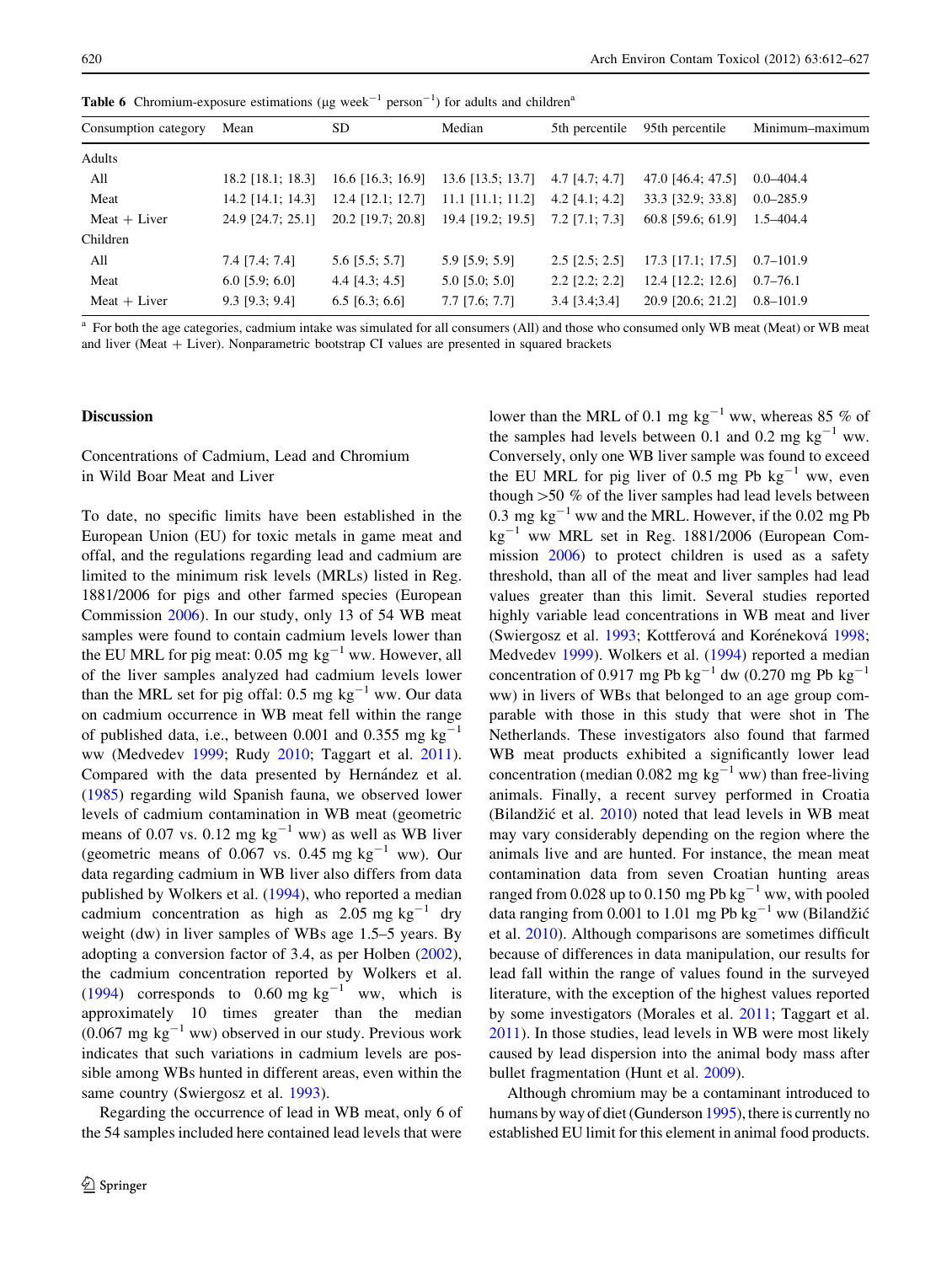The absence of relevant regulations is the most likely reason that only a limited number of studies have been performed recently regarding chromium occurrence in either small or large game animals. Swiergosz et al. [\(1993\)](#page-15-0) reported a mean chromium level in WB liver of 0.705 mg  $kg^{-1}$  ww. That result is nearly five times greater than the level we observed  $(0.143 \text{ mg kg}^{-1}$  ww) and is most likely caused by the high degree of environmental pollution where the animals were hunted. However, we cannot make a conclusion regarding whether our data might reflect a low to moderate environmental pollution because, to date, no reference values in WBs hunted in unpolluted areas in the Central Italy are available. In an Italian study performed in the Urbino-Pesaro Province, Alleva et al. [\(2006\)](#page-13-0) reported fairly low chromium levels in the liver of five wild mammals. These values ranged from  $\leq 0.01$  mg kg<sup>-1</sup> ww for badger liver (*Meles meles*) to a maximum of 0.22 mg  $kg^{-1}$  ww for red fox liver (Vulpes vulpes). For red fox, an omnivorous species, the mean value reported by Alleva et al. [\(2006\)](#page-13-0) in liver was 0.03 mg Cr  $kg^{-1}$ . Chromium accumulation in the livers of WB and red fox was studied by Piskorová et al.  $(2003)$  $(2003)$  $(2003)$ , and the average concentration in WB liver was approximately 60 % less than in red fox liver. Taking this finding into account, it is reasonable to assume that liver chromium levels of WBs living in the same environment as the red fox should be low as well even though WB was not specifically addressed by Alleva et al. ([2006](#page-13-0)). Senczuk (1990), as cited by Swiergosz et al. [\(1993\)](#page-15-0), indicated that physiological levels of chromium in WB liver and kidney should be within the range of  $0.015-0.220$  mg kg<sup>-1</sup> dw  $(0.004-0.064 \text{ mg kg}^{-1}$  ww). In contrast, the chromium content of pork meat reported by Bratakos et al. [\(2002\)](#page-13-0) ranged from 0.05 to 0.14 mg  $kg^{-1}$  ww. Chromium is not authorized as a feed additive in the EU because of the lack of a documented UL of human tolerance (Mantovani et al. [2009\)](#page-14-0), hence these values may be considered as initial reference levels for chromium in farmed pigs. Although wild animals living in an unpolluted habitat tend to have greater amounts of trace elements in their tissues and organs compared with farmed animals (Wlostowski et al. [2006\)](#page-15-0), in our study the chromium levels in WB meat and liver ranged from undetectable to 0.626 mg  $kg^{-1}$  ww. This range is more than 4 times broader than that reported for farmed pigs by Bratakos et al. ([2002](#page-13-0)). Furthermore, this range encompassed the data reported by Piskorová et al. [\(2003\)](#page-14-0) (0.02–0.49 mg kg<sup>-1</sup> ww) for WB hunted in a region stressed by polluted air in the Slovak Republic.

Taken together, the data reported in the literature suggest that the values observed in our study can be considered reasonably high and that chromium accumulation due to aging and/or to a moderate environmental chromium load may be hypothesized. However, the relationship between accumulation and aging for chromium in game is unclear (Gamberg et al. [2005](#page-13-0)). Thus, there is no unequivocal explanation of our data on chromium accumulation in WB tissues. Further investigations are needed to ascertain if our data on chromium accumulation in WB unambiguously reflect a moderate environmental load of this element.

#### Consumption of Locally Hunted Wild Boar Products

To our knowledge, the present study is currently the only Italian investigation providing data on the consumption of WB meat and offal. Because there are no official data on WB consumption by hunters' families in Italy, we compared our data on WB meat and liver consumption with the results of earlier total diet studies. In a 1994–1996 description of the Italian market basket (Turrini and Lombardi-Boccia [2002](#page-15-0)), unspecified game meat consumption for the Italian general population (excluding individuals age  $\leq 1$  year old) was reported to be, on average, approximately 6.4 g week<sup>-1</sup> person<sup>-1</sup>. Although that study did not report data on game offal consumption, the average total liver and offal consumption in that period was reported to be 17.4 g week<sup>-1</sup> person<sup>-1</sup> (Turrini and Lombardi-Boccia [2002\)](#page-15-0). Compared with those data, the mean WB meat and liver consumption rates documented in our study (113 and 38 g week<sup>-1</sup> person<sup>-1</sup>, respectively) were high, and these results may be explained by the ready availability of WB products to hunters and their families. Similar observations have been made in comparable studies performed in other countries (Burger [2002;](#page-13-0) Lazarus et al. [2008\)](#page-14-0). Overall, the rates of consumption of WB meat found in our study were similar to the levels reported for hunters and their families in a recent Spanish study (Morales et al. [2011](#page-14-0)), with the exception of the right-end values (e.g., from the 95th percentile to the maximum), which were greater in our study.

# Cadmium, Lead, and Chromium Exposure Assessments for Hunters and Their Families

Uncertainty analysis is a requirement for the reliable estimation of chemical exposure and thus for performing realistic risk assessments (Kroes et al. [2002](#page-14-0); European Food Safety Authority [2006\)](#page-13-0). In this study, sources of uncertainty in the food-consumption data (e.g., weekly WB meat consumption/person) (Kroes et al. [2002](#page-14-0)), chemical data (e.g., left-censored data) (WHO [1995b](#page-15-0); Antweiler and Taylor [2008](#page-13-0)), and simulated data input for MCSMs (e.g., accordance between the distributions of simulated and raw data) were taken into account and managed appropriately. In addition, uncertainties relating to the correctness of the applied model may be as important as the aforementioned sources of uncertainty (van der Voet et al. [2009\)](#page-15-0). Our MCSMs focused exclusively on exposure to heavy metals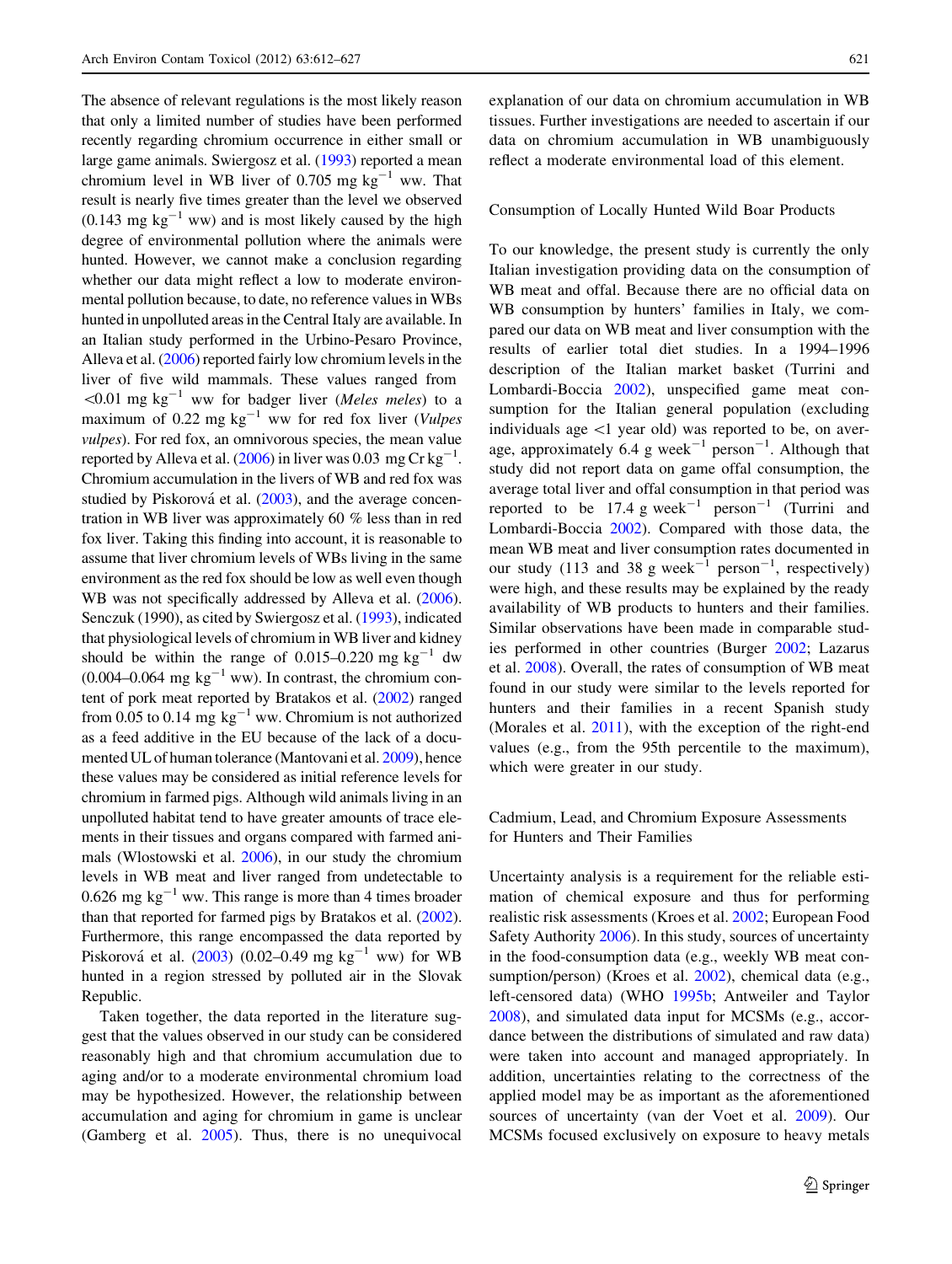resulting from WB meat and liver consumption and were designed to cover a spatially and temporally well-defined "harvesting-consumption household system." For these reasons, the correlation between local consumption data and the occurrence of heavy metals is guaranteed. In addition, bootstrapping was used to test the stability and reliability of the developed MCSMs, thus enhancing the reliability of the exposure estimates for cadmium, lead, and chromium. The bootstrap confidence intervals presented (see Tables [4,](#page-6-0) [5](#page-7-0), [6\)](#page-8-0) are quite narrow for all of the simulation estimates, particularly for the medians and upper 95th percentiles, and are in line with those reported in previous exposure studies regarding heavy metals (Sand and Becker [2012](#page-14-0)) and other food contaminants (Cano-Sancho et al. [2012](#page-13-0)). Overall, the approach adopted in this study permits the adequate separation of uncertainty and variability as recommended by the European Food Safety Authority ([2006\)](#page-13-0).

Meat and other products of animal origin (fish, seafood, and eggs) accounted for approximately 15 % of the estimated cadmium exposure for a sample of the general Italian population (Turconi et al. [2009\)](#page-15-0) or approximately 14.3 µg Cd week<sup>-1</sup> person<sup>-1</sup> (range 1.5–34.3 µg week<sup>-1</sup> person<sup>-1</sup>). Compared with these estimates, the simulated cadmium exposure for our hunter population (range 0.6–107.2 µg week<sup>-1</sup> person<sup>-1</sup>) was nonnegligible, especially for hunters consuming both WB meat and liver. Recently, the European Food Safety Authority ([2009\)](#page-13-0) established a tolerable weekly intake (TWI) level for cadmium of 2.5  $\mu$ g week<sup>-1</sup> kg<sup>-1</sup> bw. This TWI was based on the amount of dietary cadmium exposure that corresponds to the critical urinary cadmium concentration of 1.0  $\mu$ g g<sup>-1</sup> creatinine. Thus, for an adult weighing 60 kg, cadmium intake should not exceed 150  $\mu$ g week<sup>-1</sup>. The mean and 95th percentile for cadmium exposure in our adult hunter population consuming meat and liver accounted for 9.0 and 19.6 % of this safety limit, respectively. For hunters who did not consume WB liver, these estimated rates were  $>40 \%$  lower.

Thus, the WB consumption in hunters' families should be considered as the manner in which this specific population group could be exposed to cadmium at levels greater than those reported in the general Italian population from the consumption of all animal products. Because products obtained by way of hunting WB most likely represent only a portion of the meat and meat-related products in each hunter family's market basket, these figures suggest that the risks of cadmium exposure by consumption of game meat and offal must be carefully evaluated for this specific population. The weekly cadmium exposure for a 5-year-old child weighing 18 kg (WHO [2000\)](#page-15-0) living in a hunter's family and consuming both hunted WB meat and liver may be estimated to be 0.3 and 0.6  $\mu$ g week<sup>-1</sup> kg<sup>-1</sup> bw in the 50th and 95th percentiles, respectively. These estimates represent 8.7

and 10.9 %, respectively, of the total exposure assessed for European children age 0.5–12 years (Turrini et al. [2001](#page-15-0); Turrini and Lombardi-Boccia [2002](#page-15-0); Wilhelm et al. [2005](#page-15-0); European Food Safety Authority [2009\)](#page-13-0). Similar results may be obtained by comparing our exposure estimates for children with those reported by de Winter-Sorkina et al. ([2003\)](#page-13-0) for children in the general Dutch population. Compared with the United States Food and Drug Administration (USFDA) data (Gunderson [1995\)](#page-13-0), our mean cadmium exposure estimate for children consuming both WB meat and liver  $(0.3 \text{ µg week}^{-1} \text{ kg}^{-1} \text{ bw})$  is 13 % of the total cadmium exposure estimated for Americans age 2–16 years. Because approximately 80 % of the cadmium exposure in the above-reported studies comes from cereals, tubers, fruits, and vegetables, it becomes obvious that the exposure of our child population to cadmium by WBproduct consumption is dramatically high if only the contributions of meat and meat products are considered. However, these estimates are approximately 35 % lower when WB liver is excluded from the diets of children. Because the total exposure of children to cadmium is normally greater than that of adults (European Food Safety Authority [2009;](#page-13-0) Food Standards Agency [2009](#page-13-0)), and because children may be highly susceptible to the effects of cadmium exposure (de Burbure et al. [2006](#page-13-0)), our estimates suggest that children's exposure to cadmium by way of WB product consumption may represent a health concern that requires more thorough assessment. In addition, such an assessment should be performed because some essential elements (e.g., zinc and copper) may interact with cadmium. In fact, it is known that the intake of zinc exceeding normal nutritional requirements may decrease the toxicological potential of ingested cadmium (Brzóska and Moniuszko-Jakoniuk [2001](#page-13-0)). However, exposure to cadmium may impair zinc absorption and distribution in organs and tissues, particularly in conditions of nutritional defi-ciency (Lönnerdal [2000;](#page-14-0) Schrey et al. [2000](#page-14-0)).

Lead exposure in hunters' households may be particularly high if the animals are shot using lead bullets and contaminated tissues not carefully discarded (Hunt et al. [2009](#page-14-0); Tsuji et al. [2009](#page-15-0)). In our study, this issue was not included in MCM exposure simulations because the bullet pathway area was carefully excluded during sampling. The estimated lead exposure due to consumption of WB meat and liver was 2.4 and 5.4 % of the 25  $\mu$ g week<sup>-1</sup> kg<sup>-1</sup> bw provisional TWI (PTWI) established by the WHO [\(1995a\)](#page-15-0) for the mean and 95th percentile, respectively. These percentages are  $>60 \%$  lower for the group that does not consume WB liver. Although the PTWI has not been updated, the established PTWI for lead is no longer considered appropriate by the European Food Safety Authority [\(2010](#page-13-0)) because a threshold for developmental neurotoxicity and nephrotoxicity in adults cannot be set.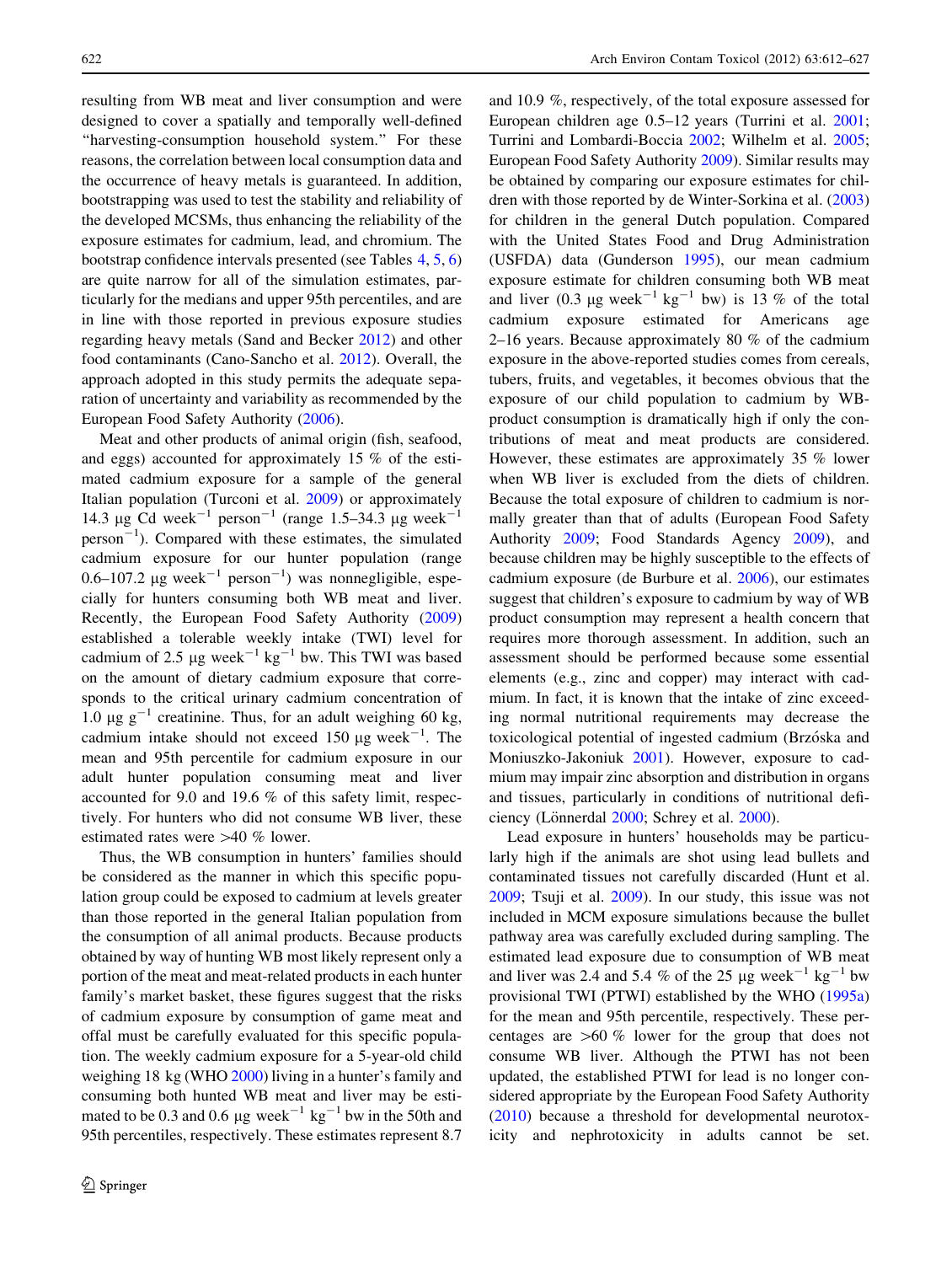Lead exposure related to game meat consumption was recently studied in Spain by Morales et al. [\(2011](#page-14-0)): Their mean and 95th percentile estimates for hunters were greater than ours because of the greater reported lead concentrations and greater rate of WB meat consumption  $(169 \text{ g week}^{-1} \text{ person}^{-1}, \text{ on average})$ . For the Italian population, the estimated daily exposure to lead is high relative to the PTWI (Kumpulainen [1996](#page-14-0)). Because approximately half of the lead exposure in EU populations is thought to be the result of consuming lead-contaminated food (Nasreddine and Parent-Massin [2002](#page-14-0)), it is imperative to put practices in place to support a general strategy for the decrease of alimentary lead exposure. Compared with the FDA estimate of the average exposure of an adult American (41  $\mu$ g Pb week<sup>-1</sup> person<sup>-1</sup>) (Gunderson [1995](#page-13-0)), the lead exposure estimates for adults in hunters' families in this study are high: 31.9 and 73.5 % for those who consumed only meat and those who consumed meat and liver, respectively. These same comparisons yield different results (10.0 and 27.5 % for hunters consuming WB meat and meat plus liver, respectively) if the study by Seifert and Anke ([2000\)](#page-14-0), in which the lead exposure of citizens of four towns in Turingia (Germany) was examined, is used as a reference. The lead exposure linked to WB-product consumption for our population groups, which is 129 % of the estimated mean lead exposure due to consumption of meat and other animal food products for the general Italian population  $(1$  year old) as estimated by Turrini et al. [\(2001](#page-15-0)), is a matter of concern. A similar study was performed by Alberti-Fidanza et al. [\(2003](#page-13-0)) on a sample of the general population living in the Gubbio area (Umbria, Italy). That study recorded a median of  $44.7 \mu$ g week<sup>-1</sup> for adult men; in our study, the median lead exposures were 25 and 67.6 % of that amount for adults who ate only WB meat and those who ate WB meat and liver, respectively. No details were reported by Alberti-Fidanza et al. ([2003\)](#page-13-0) about the specific contributions by meat to total lead exposure. For children, the mean and the 95th percentile are 3 and 5.3 %, respectively, of the PTWI calculated for an 18-kg child living in a hunter's family consuming only WB meat, whereas the concurrent consumption of WB liver significantly increases these percentages to 7.0 and 13.6 % for the mean and 95th percentile, respectively. The estimated medians for lead exposure levels in children due to consumption of WB meat and WB meat plus liver (5.1 and 11.3  $\mu$ g week<sup>-1</sup> per child) are between 40 and 90 % of the total dietary lead exposure for children in the general Dutch population (de Winter-Sorkina et al. [2003](#page-13-0)), and our estimated mean exposures (5.5 and 12.7  $\mu$ g week<sup>-1</sup> per child) are between 21 and 49 % of the mean lead exposure estimated by the FDA for children in the United States (Gunderson [1995](#page-13-0)). However, Gunderson ([1995\)](#page-13-0) did not provide details about the contributions of meat and

meat-related products to the total exposure of American children to lead.

Taken together, these figures on children's lead exposure suggest a low but nonnegligible risk from WB product consumption, especially when the fact that exposure to this metal might occur by way of consumption of other foods is taken into account. Children are highly susceptible to lead exposure for several reasons, such as efficient absorption from the diet (approximately 50 %) (de Winter-Sorkina et al. [2003](#page-13-0)) and the potential for younger children to be exposed to doses greater than the PTWI (Boon et al. [2010b](#page-13-0)). Thus, minimizing lead in the diets of children should be regarded as an important aspect of an overall strategy to decrease neurodevelopmental problems in this population group (European Food Safety Authority [2010\)](#page-13-0). Furthermore, high exposure to lead should be avoided because it impairs synthesis of heme, which in turn decreases the insertion of iron into porphyrin (ATSDR [1999a\)](#page-12-0). When a human is coexposed to both cadmium and lead, an additive effect may be expected due to the decrease in iron absorption caused by cadmium (ATSDR [1999b](#page-13-0)).

Chromium is considered to be an essential nutrient for several animal species, but it can be toxic at high levels (Anderson [1997;](#page-13-0) Shrivastava et al. [2002](#page-14-0); Bielicka et al. [2005](#page-13-0)). An AI level  $(35 \mu g \text{ day}^{-1}$  for a 60-kg adult) has been recommended by the Institute of Medicine [\(2001](#page-14-0)). A greater range of intake levels (from 50 to 200  $\mu$ g day<sup>-1</sup> person-<sup>1</sup> ) was previously set as the ESSADDI) (Anderson [1997](#page-13-0)). Several international health organizations (United States-FNB [2001](#page-15-0); United Kingdom-Expert Group on Vitamins and Minerals [2003;](#page-15-0) Scientific Committee on Food [2003](#page-14-0)) have attempted to evaluate the toxicity of chromium and its compounds, but no limits have been established because of the scarcity of toxicological data. Thus, the current upper limits are limited to the precautionary maximum dose of 250  $\mu$ g Cr day<sup>-1</sup> person<sup>-1</sup> established by the WHO ([1996\)](#page-15-0) and the oral MRLs established by the Agency for Toxic Substances and Dis-ease Registry [\(2008](#page-13-0)) (i.e., 5 µg  $Cr<sup>VI</sup>$  day<sup>-1</sup> kg<sup>-1</sup> bw for intermediate exposure) [15–365 days] and 1  $\mu$ g Cr<sup>VI</sup> day<sup>-1</sup>  $kg^{-1}$  bw for chronic [>1 year] exposure. However, the limits for  $CR<sup>VI</sup>$  have poor, if any, applicative significance for dietary exposure to the metal. In fact, even although no data on chromium speciation in food are available (Boon et al.  $2010a$ ),  $Cr^{III}$  is the metal's most stable form and is presumably the predominant form occurring in food (EPA [1998](#page-15-0); Institute of Medicine [2001](#page-14-0); Levina and Lay [2008\)](#page-14-0). In addition,  $Cr^{III}$  is the most bioavailable form that occurs in food. Approximately 0.4–2.5 % of  $Cr^{III}$  is gastrointestinally absorbed (Institute of Medicine [2001](#page-14-0)), and it must be regarded as the ultimate toxic form of chromium available for metabolism by animal cells (Léonard and Lauwerys [1980](#page-14-0); Levina and Lay [2008\)](#page-14-0). Because no chromium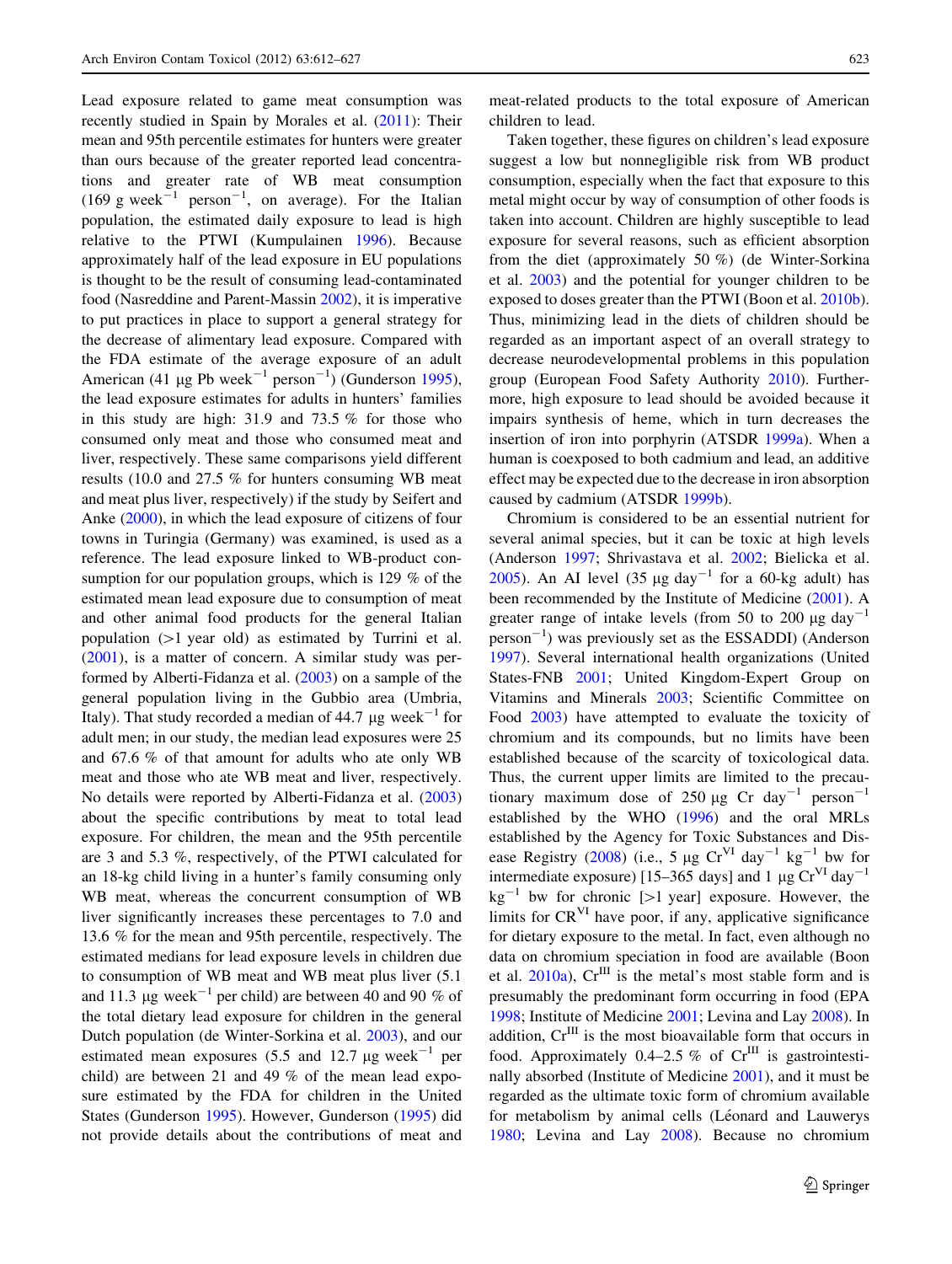<span id="page-12-0"></span>deficiency has been consistently reported amongst healthy human populations (Stallings and Vincent [2006](#page-14-0); Stearns [2007\)](#page-15-0), the fact of its ''essentiality'' remains a controversial matter (Stearns [2000](#page-15-0); Levina et al. [2003;](#page-14-0) Stallings and Vincent [2006](#page-14-0)). Furthermore, because chromium may accumulate and is possibly genotoxic to animals and humans (Smith [1970](#page-14-0); Debetto and Luciani [1988;](#page-13-0) Snow [1991;](#page-14-0) Bridgewater et al. [1994](#page-13-0); Stearns et al. [1995](#page-15-0); Błasiak and Kowalik [2000\)](#page-13-0), excessive chromium intake (or exposure) should be avoided. For the two categories of adults in our study, the median and 95th percentile values are, respectively, 0.6 and 1.9 % (consumers of WB meat only) and 1.1 and 3.5 % (consumers of WB meat plus liver) of the safe limit established by the WHO [\(1996](#page-15-0)). In our study, there were no groups for which intake levels were greater than the WHO safe limit. If the highest acceptable intake of 35 µg day<sup>-1</sup> person<sup>-1</sup> (Institute of Medicine [2001](#page-14-0)) is used as a reference, the median exposure and the 95th percentile values for people consuming WB meat were 4.6 and 13.6 %, respectively, and these percentages increased to 7.9 and 24.8 % for people who also consumed liver.

Overall, it was difficult to compare levels of chromiumrelated WB consumption because of the lack of available data gathered by other researchers. Compared with the exposure values reported by Cigna-Rossi et al. [\(1978\)](#page-13-0), the mean chromium exposure values recorded for our adult population ranged between 3.4 % (WB meat consumers) and 12.7 % (WB meat and liver consumers). For children, Boon et al. [\(2010a](#page-13-0)) estimated a median and 95th percentile for long-term dietary chromium exposure of 5-year-old Italian children (18 kg weigh) to be 491 and 793.8  $\mu$ g week<sup>-1</sup>. We estimated a weekly chromium exposure of  $\leq$  % of other populations of children in the EU (Boon et al. [2010a\)](#page-13-0). Based on these comparisons, the contribution of WB products to total chromium exposure in both adults and children could be considered to be safe, even though the existing gap in chromium speciation and exposure knowledge should be addressed. Finally, in light of the chromium-accumulation data for WBs hunted in the areas where our studied population lives, further studies are needed to estimate the total chromium exposure to which hunters and their families are subjected.

#### Conclusion

Cadmium, lead, and chromium contents of WB liver and meat harvested from six hunting areas in the Viterbo Province (Italy), as well as the WB product consumption and heavy-metal exposure of a specific hunter population, were investigated in light of data reported in previous studies. The highest values for lead contamination in WB products that were reported in some studies are most likely artifacts caused by bullet lead dispersion. This is not a factor in our research because tissue samples were carefully collected at appropriate distances from the bullet paths. In most cases, however, lead and cadmium levels in WB meat were greater than the reference EU MRLs set for pork meat. Levels of these metals in liver samples did not exceed the EU MRLs. There are no EU standards against which the safety of chromium in WB meat or liver can be evaluated, but comparisons with data reported in the literature regarding farm-raised pigs and research on WB physiology allow us to hypothesize a moderate environmental load for this metal. To date, there are no official data, either for WB hunters or the general population, on the consumption of WB meat and liver in Italy. Thus, our WB consumption data are novel.

As outlined in other international studies, our survey of hunters confirmed that they consumed greater amounts of WB meat and liver than the general population, undoubtedly because WB meat is more readily available to hunters. To the best of our knowledge, this is the first study of exposure to cadmium, lead, and chromium as a result of consuming hunted WB meat and liver for an Italian hunter population. When compared with total diet studies and, wherever possible, studies of the ''meat and offal'' food category, our study showed that the consumption of WB products contributed significantly to the cadmium exposure of both adults and children. Overall, despite the fact that rates of WB liver consumption are lower than for WB meat and that cadmium and lead concentrations in WB liver did not exceed the reference EU MRLs set for farm-raised pigs, liver consumption contributes significantly to total cadmium and lead exposure of members of WB-hunter households. Thus, as long as there is no specific risk assessment for Italian and EU hunter populations, and for children of hunters in particular, WB liver-consumption rates should be kept as low as possible. As outlined in other studies, exposure assessments for heavy metals in hunter populations are needed for reliable risk-assessment studies. Such studies are justified by the increasing quantity of game that is being harvested and consumed throughout Europe and by the need to establish a specific regulatory framework for contaminants in game.

Acknowledgments This work was financially supported by the Provincia di Viterbo–Assessorato Ambiente and by the University of Tuscia (RSA 2009–2010). The authors thank A. Sabatini for technical support for laboratory procedures. Hunters participating in the survey are gratefully acknowledged for their collaboration with our study.

#### References

Agency for Toxic Substances and Disease Registry (1999a) Draft toxicological profile for lead. ASDTR, Atlanta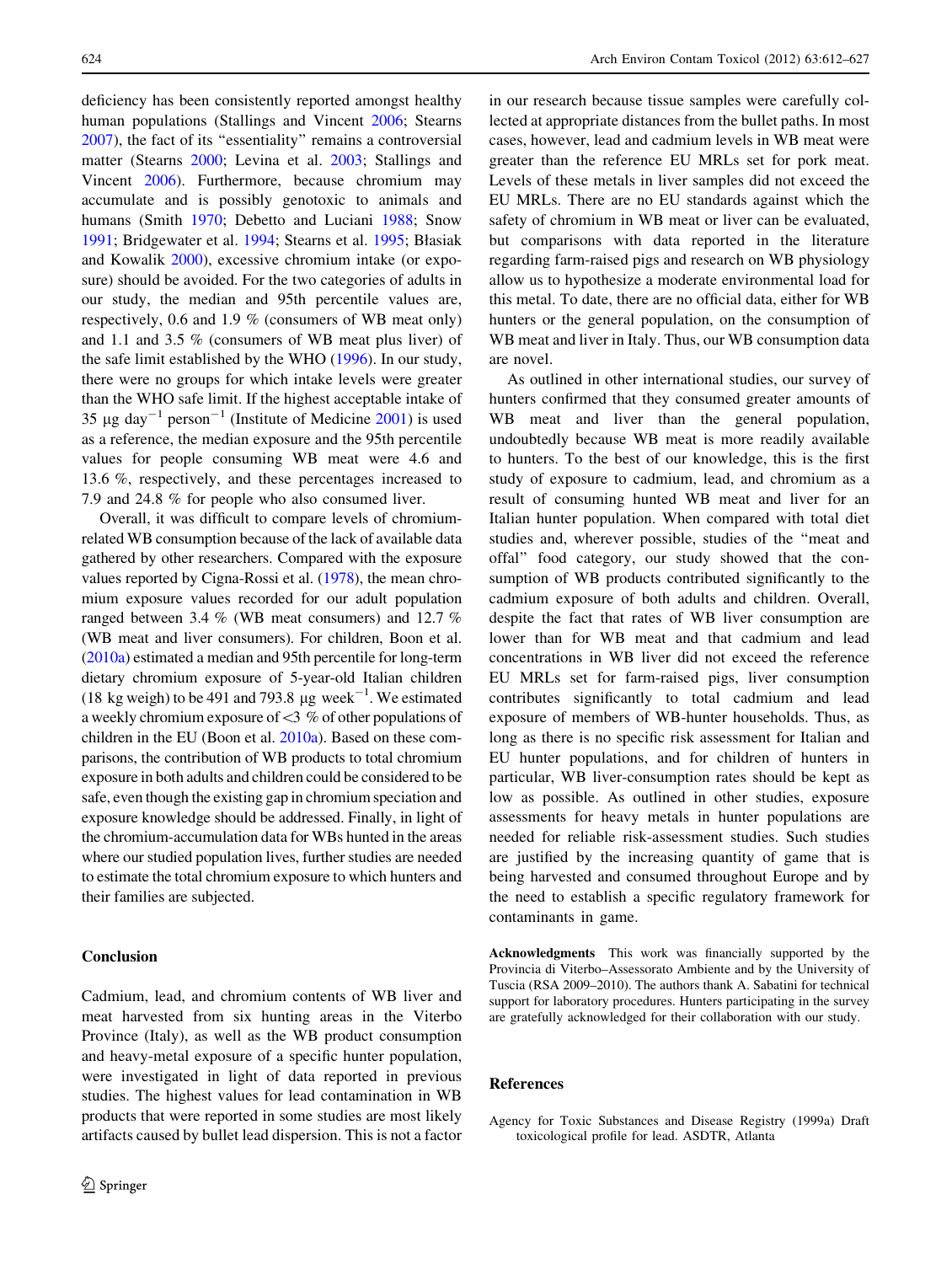- <span id="page-13-0"></span>Agency for Toxic Substances and Disease Registry (1999b) Draft toxicological profile for cadmium. ASDTR, Atlanta
- Agency for Toxic Substances and Disease Registry (2008) Draft toxicological profile for chromium. ASDTR, Atlanta
- Alberti-Fidanza A, Burini G, Perriello G, Fidanza F (2003) Trace element intake and status of Italian subjects living in the Gubbio area. Environ Res 91:71–77
- Alleva E, Francia N, Pandolfi M, Marinis AM, Chiarotti F, Santucci D (2006) Organochlorine and heavy-metal contaminants in wild mammals and birds of Urbino-Pesaro Province, Italy: an analytic overview for potential bioindicators. Arch Environ Contam Toxicol 51(1):123–134
- Anderson RA (1997) Chromium as an essential nutrient for humans. Regul Toxicol Pharmacol 26(1):S35–S41
- Antweiler RC, Taylor HE (2008) Evaluation of statistical treatments of left-censored environmental data using coincident uncensored data sets: I. Summary statistics. Environ Sci Technol 42:3732–3738
- Bieber C, Ruf T (2005) Population dynamics in wild boar Sus scrofa: ecology, elasticity of growth rate and implications for the management of pulsed resource consumers. J Appl Ecol 42:1203–1213
- Bielicka A, Bojanowska I, Wiśniewski A (2005) Two faces of chromium—pollutant and bioelement. Polish J Environ Stud 14:5–10
- Bilandzic N, Sedak M, Vrataric D, Peric T, Simic B (2009) Lead and cadmium in red deer and wild boar from different hunting grounds in Croatia. Sci Total Environ 407(14):4243–4247
- Bilandžić N, Sedak M, Đokić M, Šimić B (2010) Wild boar tissue levels of cadmium, lead and mercury in seven regions of continental Croatia. Bull Environ Contam Toxicol 84(6):738–743
- Błasiak J, Kowalik J (2000) A comparison of the in vitro genotoxicity of tri- and hexavalent chromium. Mut Res 469:135–145
- Boon PE, te Biesebeek JD, Sioen I, Huybrechts I, De Neve M, Amiano P et al. (2010a) Long-term dietary exposure to chromium in young children living in different European countries. Scientific report submitted to EFSA
- Boon PE, Sioen I, van der Voet H, Huybrechts I, De Neve M, Amiano P et al. (2010b) Long-term dietary exposure to lead in young children living in different European countries. Scientific report submitted to EFSA. Available at: http://[www.efsa.europa.eu/en/](http://www.efsa.europa.eu/en/supporting/pub/51e.htm) [supporting/pub/51e.htm](http://www.efsa.europa.eu/en/supporting/pub/51e.htm). Accessed 24 Oct 2011
- Box GEP, Jenkins GM (1976) Time series analysis: forecasting and control. Holden Day, San Francisco
- Bratakos MS, Lazos ES, Bratakos SM (2002) Chromium content of selected Greek foods. Sci Total Environ 290(1–3):47–58
- Bridgewater LC, Manning FCR, Woo ES, Patierno SR (1994) DNA polymerase arrest by adducted trivalent chromium. Mol Carcinog 9:122–133
- Brzóska MM, Moniuszko-Jakoniuk J (2001) Interactions between cadmium and zinc in the organism. Food Chem Toxicol 39:967–980
- Burger J (2002) Daily consumption of wild fish and game: exposures of high end recreationists. Int J Environ Health Res 12(4):343–354
- Cano-Sancho G, Marín S, Ramos AJ, Sanchis V (2012) Exposure assessment of T2 and HT2 toxins in Catalonia (Spain). Food Chem Toxicol 50:511–517
- Carnevali L, Pedrotti L, Riga F, Toso S (2009) Banca Dati Ungulati: Status, distribuzione, consistenza, gestione e prelievo venatorio delle popolazioni di Ungulati in Italia. Rapporto 2001–2005. Biol Conserv Fauna 117:1–168
- Chen A, Dietrich KN, Ware JH, Radcliffe J, Rogan WJ (2005) IQ and blood lead from 2 to 7 years of age: are the effects in older children the residual of high blood lead concentrations in 2-yearolds? Environ Health Perspect 106:597–601
- Cigna-Rossi L, Clemente GF, Santaroni GP (1978) Studies on the trace element distribution in the diets and population of Italy. Rev Environ Health III(1):19–42
- Coni E, Baldini M, Stacchini P, Zanasi F (1992) Cadmium intake with diet in Italy: a pilot study. J Trace Elem Electrolytes Health Dis 6:175–181
- de Burbure C, Buchet JP, Leroyer A, Nisse C, Haguenoer JM, Mutti A et al (2006) Renal and neurologic effects of cadmium, lead, mercury, and arsenic in children: evidence of early effects and multiple interactions at environmental exposure levels. Environ Health Perspect 114(4):584–590
- de Winter–Sorkina R, Bakker MI, van Donkersgoed G, van Klaveren JD (2003) Dietary intake of heavy metals (cadmium, lead and mercury) by the Dutch population. Report no. 2003.016. Rikilt Institute of Food Safety, Bilthoven, Netherlands
- Debetto P, Luciani S (1988) Toxic effect of chromium on cellular metabolism. Sci Total Environ 71:365–377
- Delibes-Mateos M, Farfán MA, Olivero J, Márquez AL, Vargas JM (2009) Long-term changes in game species over a long period of transformation in the Iberian Mediterranean landscape. Environ Manag 43:1256–1268
- Efron B, Tibshirani R (1986) Bootstrap methods for standard errors, confidence intervals, and other measures of statistical accuracy. Stat Sci 1(1):54–75
- European Commission (2006) Commission Regulation (EC) No 1881/2006 of 19 December 2006 setting maximum levels for certain contaminants in foodstuffs. Off J Eur Union L364:5–24
- European Food Safety Authority (2006) Guidance of the Scientific Committee on a request from EFSA related to uncertainties in dietary exposure assessment. EFSA J 438:1–54
- European Food Safety Authority (2009) Cadmium in food. Scientific opinion of the Panel on Contaminants in the Food Chain. EFSA J 980:1–139
- European Food Safety Authority (2010) Scientific opinion on lead in food. EFSA Panel on Contaminants in the Food Chain (CONTAM). EFSA J 8(4):1570
- European Parliament (2004) Regulation (EC) No 853/2004 of the European Parliament and of the Council of 29 April 2004 laying down specific hygiene rules for on the hygiene of foodstuffs. Off J Eur Union L226:22–82
- Falandysz J (1994) Some toxic and trace metals in big game hunted in the northern part of Poland in 1987–1991. Sci Total Environ 141:59–73
- Falandysz J, Szymczyk–Kobrzyńska K, Brzostowski A, Zalewski K, Zasadowski A (2005) Concentrations of heavy metals in the tissues of red deer (Cervus elaphus) from the region of Warmia and Mazury. Food Add Contam 22(2):141–149
- Food and Agriculture Organization/World Health Organization (2000) Evaluation of certain food additives and contaminants. Fifty-third report of the Joint FAO/WHO Expert Committee on Food Additives. Technical report series no. 896. Geneva, Switzerland
- Food Standards Agency (2009) Survey on measurement of the concentrations of metals and other elements from the 2006. UK Total Diet Study, London
- Gamberg M, Palmer M, Roach P (2005) Temporal and geographic trends in trace element concentrations in moose from Yukon, Canada. Sci Total Environ 351–352:530–538
- Geisser H, Reyer HU (2004) Efficacy of hunting, feeding, and fencing to decrease crop damage by wild boars. J Wildl Manag 68(4): 939–946
- Guitart R, Serratosa J, Thomas VG (2002) Lead-poisoned wildfowl in Spain: a significant threat for human consumers. Int J Environ Health Res 12(4):301–309
- Gunderson EL (1995) Dietary intake of pesticides, selected elements, and other chemicals: FDA Total Diet Study, July 1986–April 1991. J AOAC Int 78(6):1353–1363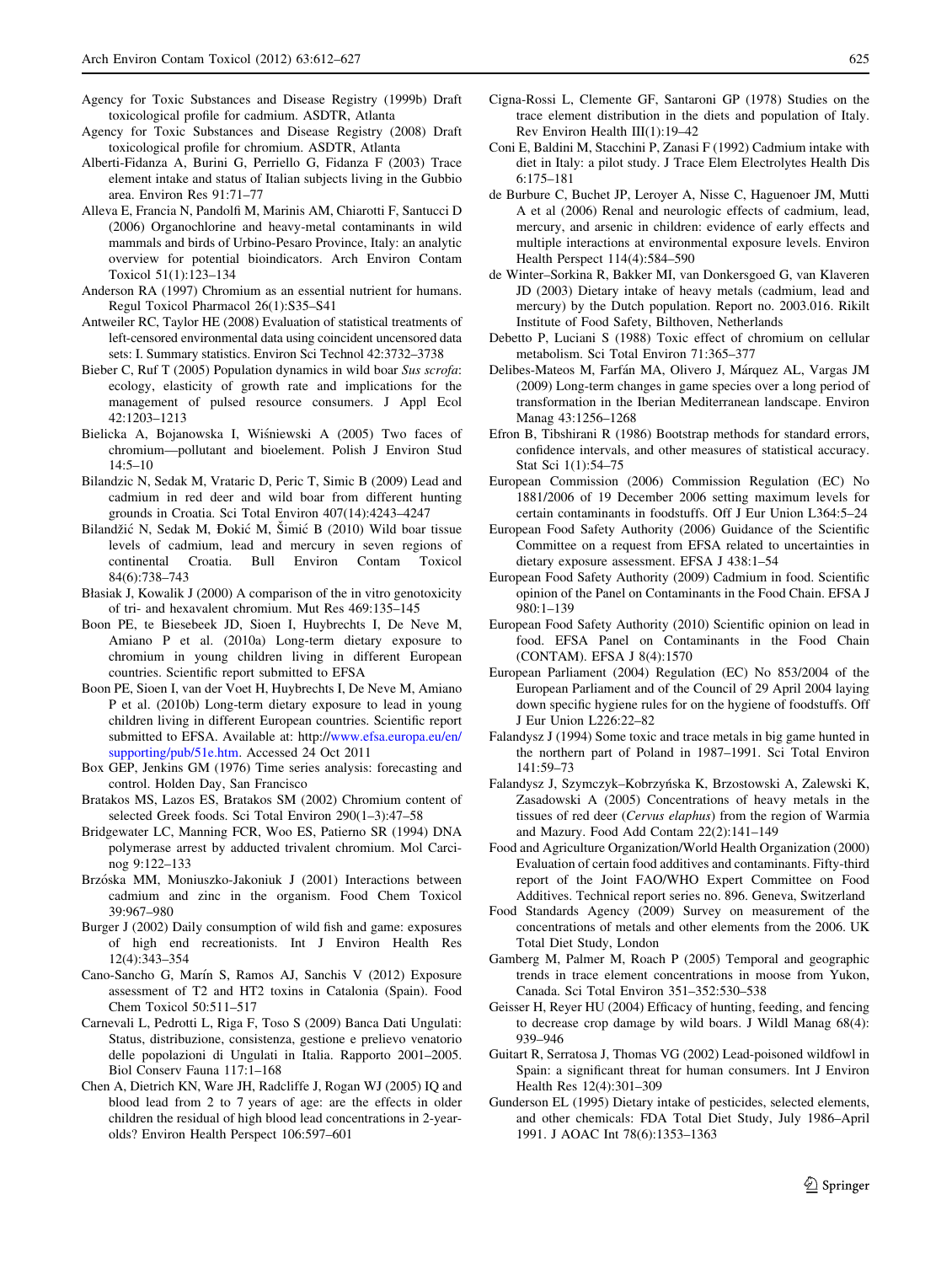- <span id="page-14-0"></span>Hernández LM, González MJ, Rico MC, Fernández MA, Baluja G (1985) Presence and biomagnification of organochlorine pollutants and heavy metals in mammals of Doñana National Park (Spain), 1982–1983. J Environ Sci Health B 20(6):633–650
- Holben DH (2002) Selenium content of venison, squirrel, and beef purchased or produced in Ohio, a low selenium region of the United States. J Food Sci 67(1):431–433
- Hornung RW, Lanphear BP, Dietrich KN (2009) Age of greatest susceptibility to childhood lead exposure: a new statistical approach. Environ Health Perspect 117(8):1309–1312
- Hunt WG, Watson RT, Oaks JL, Parish CN, Burnham KK, Tucker RL et al (2009) Lead bullet fragments in venison from Rifle-Killed deer: potential for human dietary exposure. PLoS ONE 4(4):e5330
- Institute of Medicine (2001) Chromium dietary reference intakes for vitamin A, vitamin K, arsenic, boron, chromium, copper, iodine, iron, manganese, molybdenum, nickel, silicon, vanadium and zinc. Food and Nutrition Board, IOM, National Academy Press, Washington, DC
- IOM (1989) Recommended dietary allowances, 10th edn. Food and Nutrition Board, Commission on Life Sciences, National Research Council. National Academy Press, Washington, DC
- Kålås JA, Ringsby TH, Lierhagen S (1995) Metals and selenium in wild animals from Norwegian areas close to Russian nickel smelters. Environ Monit Assess 36(3):251–270
- Kottferová J, Koréneková B (1998) Distribution of Cd and Pb in the tissues and organs of free-living animals in the territory of Slovakia. Bull Environ Contam Toxicol 60:171–176
- Kroes R, Muller D, Lambe J, Lowik MRH, van Klaveren J, Kleiner J et al (2002) Assessment of intake from the diet. Food Chem Toxicol 40:327–385
- Kumpulainen J (1996) Proceedings of technical workshop on trace elements, natural antioxidants and contaminants, Helsinki, Finland, August 25–26, 1995, vol 49. Food and Agriculture Organization, Rome
- Lanphear BP, Hornung R, Khoury J, Yolton K, Baghurst P, Bellinger D et al (2005) Low-level environmental lead exposure and children's intellectual function: an international pooled analysis. Environ Health Perspect 113:894–899
- Lazarus M, Orct T, Blanuša M, Vicković I, Šoštarić B (2008) Toxic and essential metal concentrations in four tissues of red deer (Cervus elaphus) from Baranja, Croatia. Food Addit Contam 25(3):270–283
- Léonard A, Lauwerys RR (1980) Carcinogenicity and mutagenicity of chromium. Mutat Res 76(3):227–239
- Levina A, Lay PA (2008) Chemical properties and toxicity of chromium(III) nutritional supplements. Chem Res Toxicol 21:563–571
- Levina A, Codd R, Dillon CT, Lay PA (2003) Chromium in biology: toxicology and nutritional aspects. Prog Inorg Chem 51:145–250
- Ljung GM, Box GEP (1978) On a measure of a lack of fit in time series models. Biometrika 65(2):297–303
- Lönnerdal B (2000) Dietary factors influencing zinc absorption. J Nutr 130:1378S–1383S
- Lord CG, Gaines KF, Boring CS, Brisbin IL, Gochfeld M Jr, Burger J (2002) Raccoon (Procyon lotor) as a bioindicator of mercury contamination at the U.S. Department of Energy's Savannah River Site. Arch Environ Contam Toxicol 43(3):356–363
- Machle W, Gregorius F (1948) Cancer of the respiratory system in the United States chromate producing industry. Public Health Rep 63(35):1114–1127
- Mantovani A, Frazzoli C, La Rocca C (2009) Risk assessment of endocrine-active compounds in feeds. Vet J 182:392–401
- Medvedev N (1999) Levels of heavy metals in Karelian wildlife, 1989–91. Environ Monit Assess 56:177–193
- Meriggi A, Brangi A, Schenone L, Signorelli D, Milanesi P (2011) Changes of wolf (Canis lupus) diet in Italy in relation to the

 $\textcircled{2}$  Springer

increase of wild ungulate abundance. Ethol Ecol Evol 23(3):195–201

- Metropolis N, Ulam S (1949) The Monte Carlo method. J Am Stat Ass 44:335–341
- Morales JSS, Rojas RM, Pérez-Rodríguez F, Casas AA, López MAA (2011) Risk assessment of the lead intake by consumption of red deer and wild boar meat in Southern Spain. Food Addit Contam 28:1021–1033
- Nasreddine L, Parent-Massin D (2002) Food contamination by metals and pesticides in the European Union. Should we worry? Toxicol Lett 127:29–41
- Nriagu JO, Pacyna JM (1988) Quantitative assessment of worldwide contamination of air, water, and soils by trace metals. Nature 333:134–139
- Petersson-Grawé K, Thierfelder T, Jorhem L, Oskarsson A (1997) Cadmium levels in kidneys from Swedish pigs in relation to environmental factors—temporal and spatial trends. Sci Total Environ 208:111–122
- Piskorová L̄, Vasilková Z, Krupicer I (2003) Heavy metal residues in tissues of wild boar (Sus scrofa) and red fox (Vulpes vulpes) in the Central Zemplin region of the Slovak Republic. Czech J Anim Sci 48(3):134–138
- Ramanzin M, Amici A, Casoli C, Esposito L, Lupi P, Marsico G et al (2010) Meat from wild ungulates: ensuring quality and hygiene of an increasing resource. Ital J Anim Sci 9(4):318–331
- Rudy M (2010) Chemical composition of wild boar meat and relationship between age and bioaccumulation of heavy metals in muscle and liver tissue. Food Addit Contam 27(4):467–472
- Saez-Royuela C, Telleria JL (1986) The increased population of wild boar (Sus scrofa L.) in Europe. Mammal Rev 16:97–101
- Sand S, Becker W (2012) Assessment of dietary cadmium exposure in Sweden and population health concern including scenario analysis. Food Chem Toxicol 50:536–544
- Schrey P, Wittsiepe J, Budde U, Heinzow B, Idel H, Wilhelm M (2000) Dietary intake of lead, cadmium, copper and zinc by children from the German North Sea island Amrum. Int J Hyg Environ Health 203:1–9
- Scientific Committee on Food (2003) Opinion of the Scientific Committee on Food on the tolerable upper intake level of trivalent chromium (SCF/CS/NUT/UPPLEV/67 Final). European Commission, Health and Consumer Protection Directorate-General, Brussels
- Seifert M, Anke M (2000) Alimentary lead intake of adults in Thuringia/Germany determined with the duplicate portion technique. Chemosphere 41(7):1037–1043
- Shapiro SS, Wilks MB, Chen HJ (1968) A comparative study of various tests for normality. J Am Stat Assoc 63:1343–1372
- Shrivastava R, Upreti RK, Seth PK, Chaturvedi UC (2002) Effects of chromium on the immune system. FEMS Immununol Med Microbiol 34(1):1–7
- Siegel S, Castellan NJJ (1988) Nonparametric statistics for the behavioral sciences. McGraw-Hill, New York
- Skewes O, Morales R, González F, Lui J, Hofbauer P, Paulsen P (2008) Carcass and meat quality traits of wild boar (Sus scrofa s. L.) with  $2n = 36$  karyotype compared to those of phenotypically similar crossbreeds ( $2n = 37$  and  $2n = 38$ ) raised under same farming conditions. 1. Carcass quantity and meat dressing. Meat Sci 80:1200–1204
- Smith BSW (1970) A comparison of 125I and 51Cr for measurement of total blood volume and residual blood content of tissues in the rat: Evidence for accumulation of 51Cr by tissues. Clin Chim Acta 27:105–108
- Snow ET (1991) A possible role for chromium(III) genotoxicity. Environ Health Perspect 92:75–81
- Stallings D, Vincent JB (2006) Chromium: a case study in how not to perform nutritional research. Curr Top Nutraceut Res 4:89–112